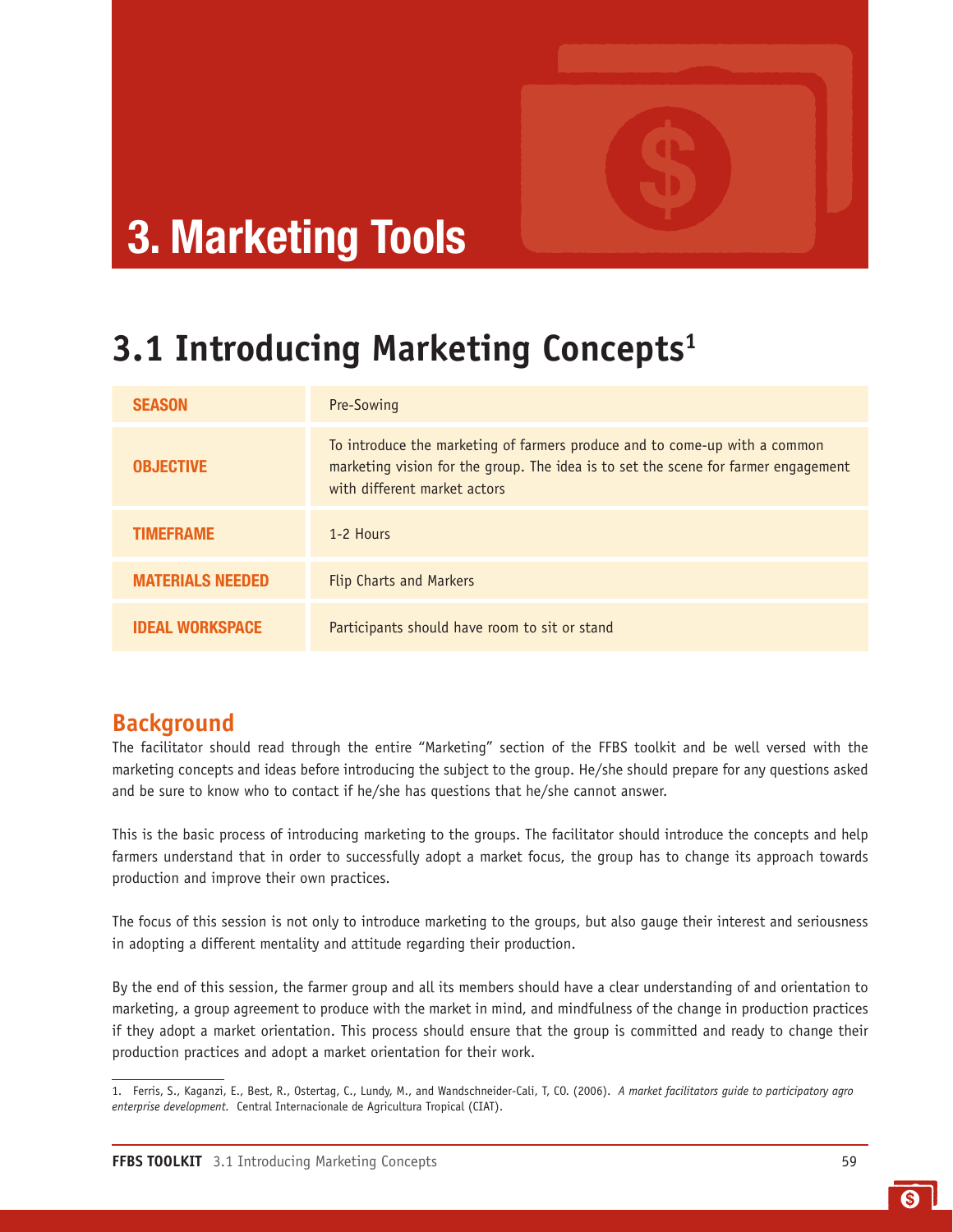It should be noted that market success depends on a number of factor including the individual's ability to harness the opportunities that come to them.

### **Steps to follow for the activity**

 **STEP 1.** Remind impact group members why Pathways is different from other programs. This explanation includes the following ideas:

- Pathways is an empowerment program that promotes opportunities for community/group and family empowerment; it is not a grants, gifts, or provisions program.
- Typical agricultural enhancement programs focus on increasing yields; Pathways' goals are to increase productivity and also help participants engage with organized, formal markets.
- Pathways also aims to empower women to participate equitably in markets.
- Pathways is a program that helps identify market opportunities where participants will work hard in to improve their own lives.

 **STEP 2.** Have a discussion about how much effort the farmers will have to put into their production, their ability to work together and the fact that when producing for markets, commitment, hard work, and honesty are key for success. Ask them:

- Do they find these components necessary?
- Do they think that they can be successful in these efforts?
	- Which ones are most challenging?
	- Which ones do they feel confident doing?

 **STEP 3.** Ask the participants about their current marketing constraints. In group discussion, work towards providing solutions to these constraints.

Emphasize that most marketing challenges can be overcome if the farmers learn to produce with the market requirements and needs in mind.

 **STEP 4.** Using flip charts, ask the farmers to draw a map or picture of their current production, post harvest, and marketing practices.

Typically they will show the tools and methods they use, the post production activities such as drying techniques and preservation methods, as well as the marketing. This may include buyers picking the product from the farm.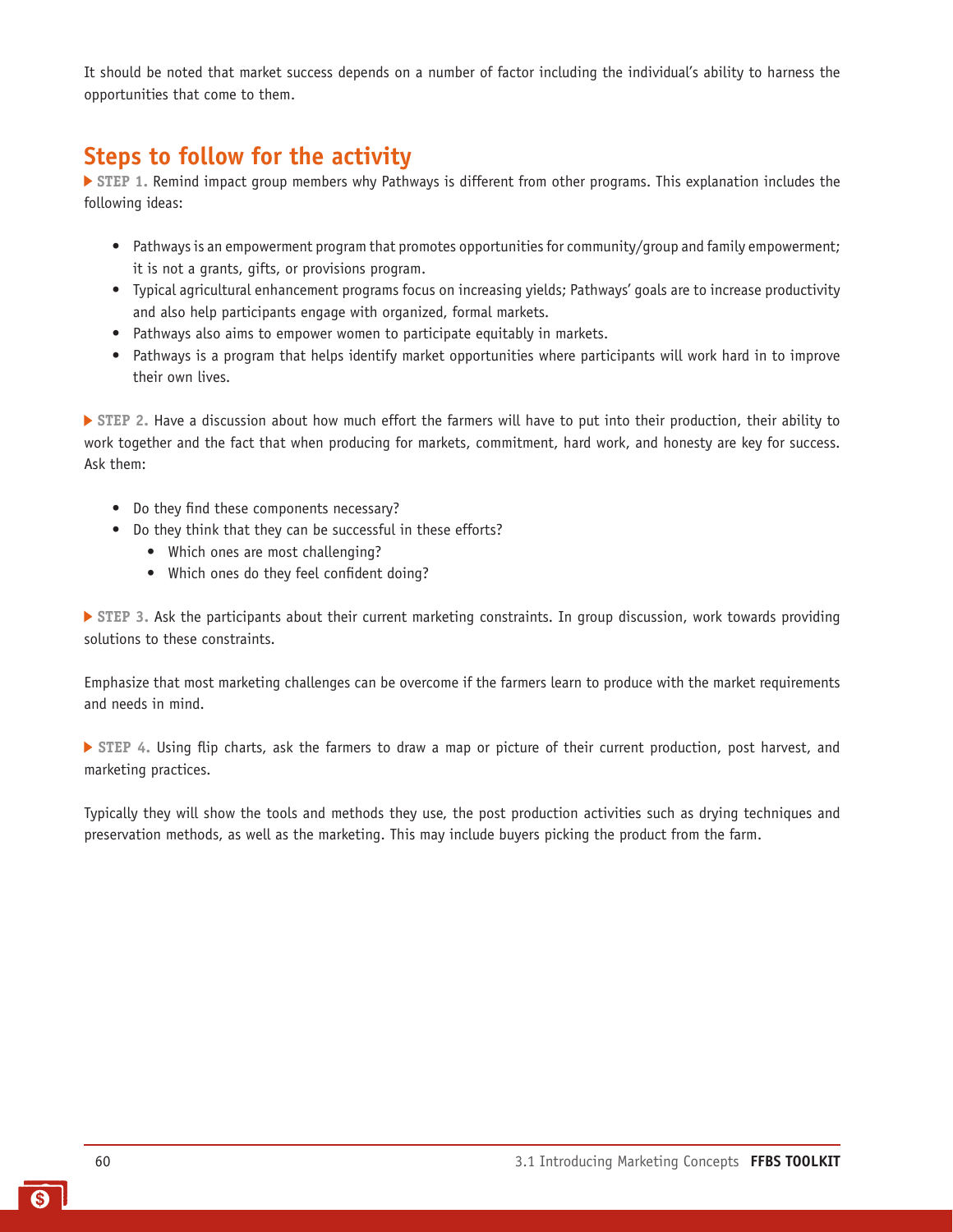**STEP 5.** After they have drawn the first map, the facilitator should ask participants to visualize what changes they would make if they were to be more successful in their production, post-harvest, and marketing activities. They should make a new map to include these changes.

This market mapping process will help guide the farmer group on discovering changes they need to make to effectively achieve their vision.

**STEP 6.** The facilitator should place the 2 maps side by side and discuss with the farmers some of the activities they could undertake to achieve their vision.

Ask the following questions:

- Where are we? Where do we want to be in 3-5 years?
- What changes do we make to our production and marketing practices to get to our 3-5 year vision?
- What activities should be done in the short, medium, and long term?
- What kind of resources would be needed to make some of these changes?
- What do you anticipate to be challenges when making these changes?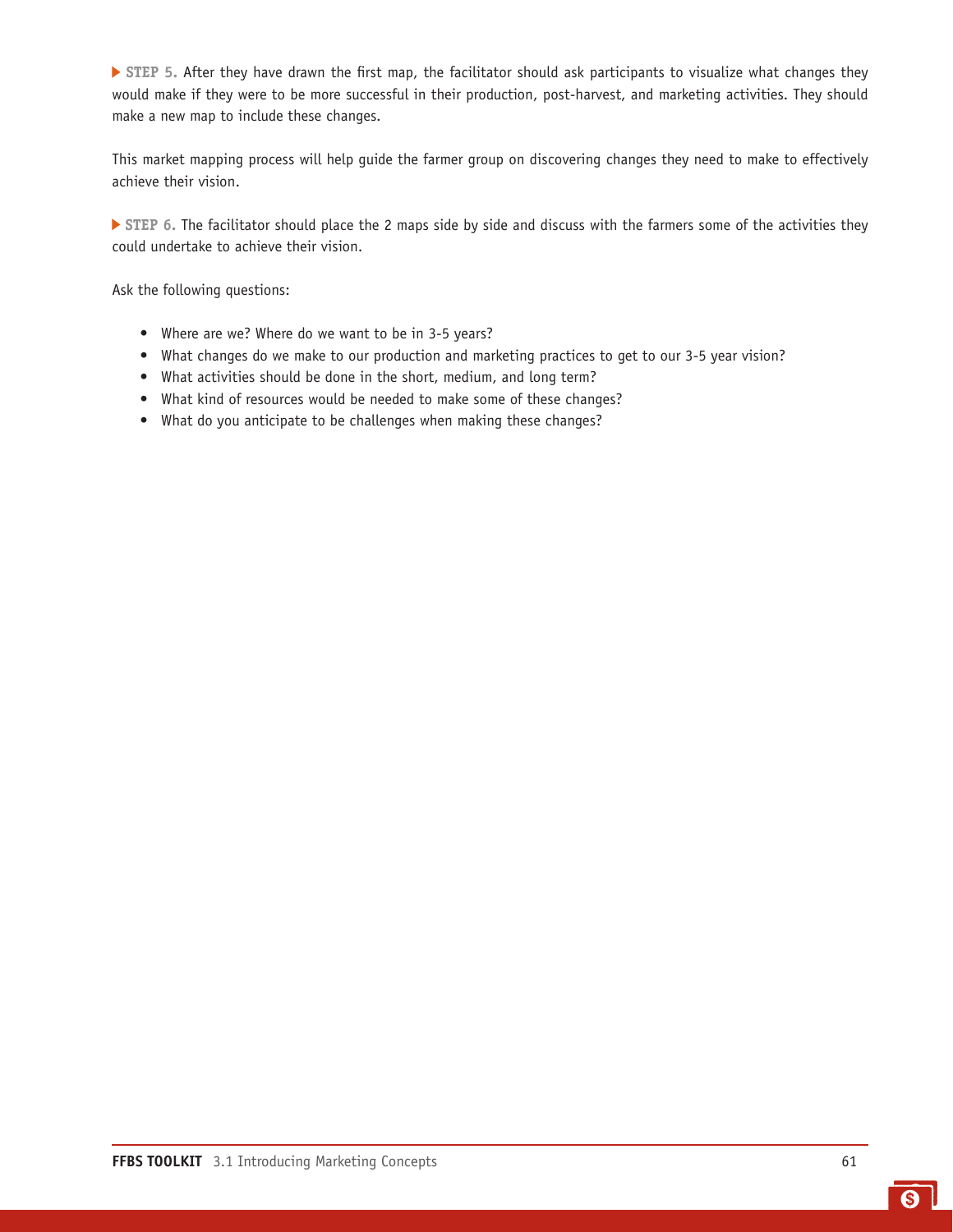## **3.2 Selecting a Market Research Committee2**

| <b>SEASON</b>           | Pre-Sowing                                                                                                                                                                                                                                             |
|-------------------------|--------------------------------------------------------------------------------------------------------------------------------------------------------------------------------------------------------------------------------------------------------|
| <b>OBJECTIVE</b>        | To ensure that the farmer group has a small committee that is tasked to spearhead<br>marketing activities for the group; to ensure that roles and responsibilities of this<br>committee are understood and agreed upon by all the members of the group |
| <b>TIMEFRAME</b>        | 1 hour for discussion; 2 hours for selection and adoption of committee                                                                                                                                                                                 |
| <b>MATERIALS NEEDED</b> | <b>Flipcharts and Markers</b>                                                                                                                                                                                                                          |
| <b>IDEAL WORKSPACE</b>  | Enough space for both standing and sitting                                                                                                                                                                                                             |

### **Background**

The facilitator should read through the entire "Marketing" section of the FFBS toolkit and be well versed with the marketing concepts and ideas before introducing the subject to the group. He/she should prepare for any questions asked and be sure to know who to contact if he/she has questions that he/she cannot answer.

In order to effectively plan for and implement marketing activities at the group level, the facilitator should work with the group to set up a marketing committee. This group should be comprised of a few group members whose responsibility is to spearhead all market related activities. The facilitator should introduce the idea and get members to understand the importance of these committees, provide guidelines for the election process of the committees, and then over see the election/selection process of the committee. The roles and responsibilities of this committee should be outlined upfront and agreed upon by all members. This committee will be in more frequent contact with the facilitator outside of group sessions, so having a strong market research committee is very important.

### **Steps to follow for the activity**

 **STEP 1. Introduction.** At the group meeting, introduce the need to have specific individuals in the group to spearhead and take charge of marketing activities. Clarify that this is not a new management structure but a selection process of people that should take charge of all the marketing activities. Make sure that all participants understand the importance of having a committee; encourage them to add their own thoughts and ideas to the discussion.

 **STEP 2. Creating the Committee.** Ask the group members to brainstorm on the number of people that should be part of the committee. Talk about both the size of the committee and their proposed roles and responsibilities. Always emphasize that the role of the committee is to represent their members and provide feedback to the rest of the group for joint decision-making. The numbers and composition will depend on the size of the group but should usually be between 3 – 6 individuals at most.

Discuss with the group the required criteria for market committee member as well as their roles and responsibilities. The points highlighted below can guide the discussion.

#### *Questions to ask:*

• Why do we need committees to get work done?

<sup>2.</sup> Ferris, S., Kaganzi, E., Best, R., Ostertag, C., Lundy, M., and Wandschneider-Cali, T, CO. (2006). *A market facilitators guide to participatory agro enterprise development.* Central Internacionale de Agricultura Tropical (CIAT).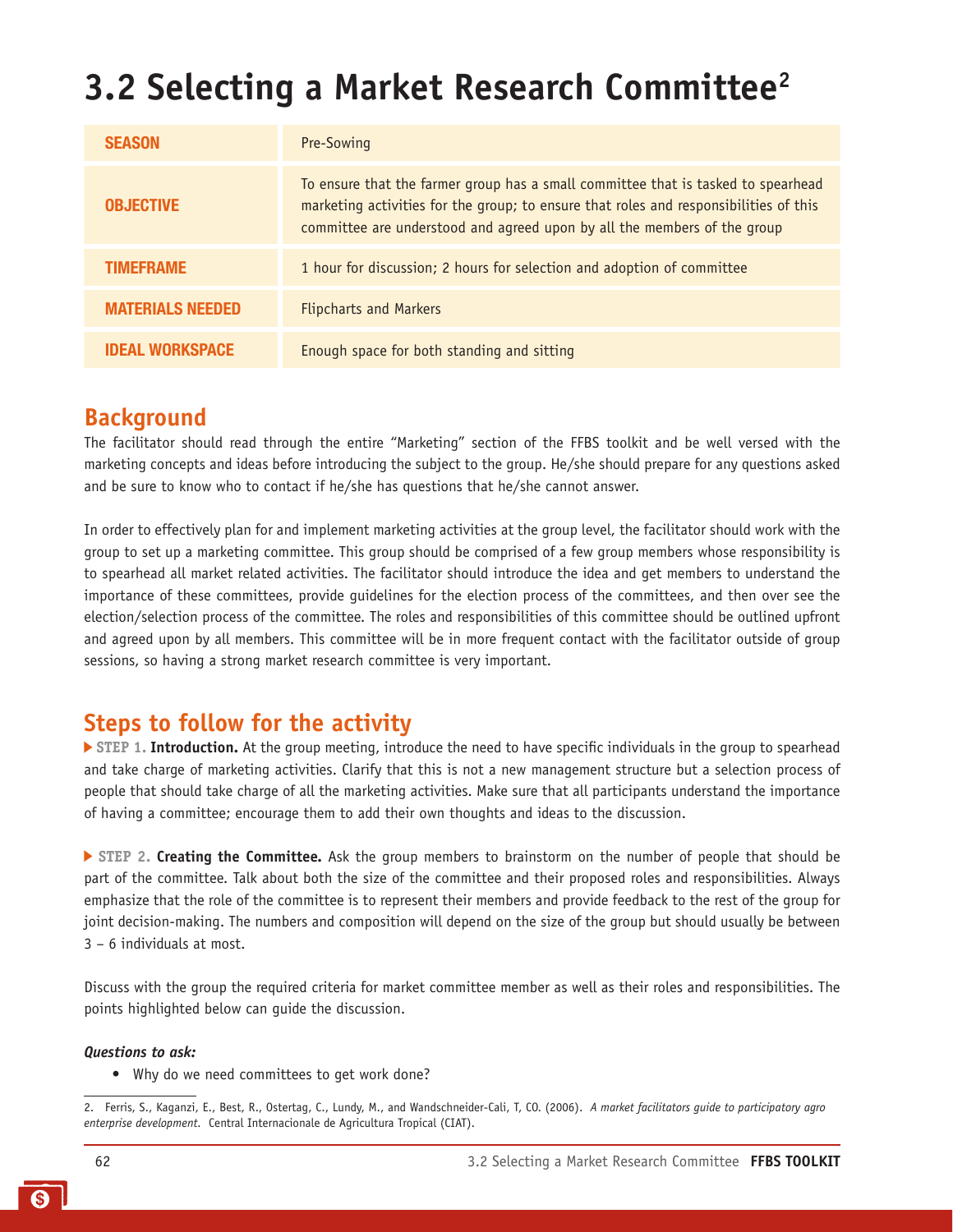- How big should a committee be?
- What should be the attributes of a person elected to the marketing committee?
- How long should the committee serve?
- What should be the roles and responsibilities of the committee?
- How should the committee relate to the other committees including the leadership of the group?
- How should the committee be selected?

#### *Possible Roles of the Market Committee*

- Some of the roles of this committee will include conducting market research, negotiating with buyers, identifying market opportunities, and supporting members to plan for their production and marketing.
- The committee will help members estimate individual production and costs. They also maintain market information and constant communication with potential buyers.

#### *Possible Criteria for Membership*

- Some of the criteria for membership should focus on having members that show commitment, good communication, reading, writing, & mathematics. Not all members must possess these skills but the committee should have some members that exhibit these skills.
- Other potential good qualities to look out for these committee members include: being an active farmer, experience in leadership role, knowledgeable, trustworthy, hard working, business skills (track record in selling), networking ability (especially with traders).

**STEP 3. Based on the group's discussion, the group should determine a plan for selecting committee members. These** selections should be made according to the ground standard. Once the committee is selected, be sure to plan your next meeting/communication with the committee.

Conclude by reminding the group that the marketing committee will lead all marketing initiatives from this point forward. It's the work of the committee to undertake market opportunity identification and negotiate with traders on sale of their group's products. The committee will follow up on production practices to ensure that farmers are producing the right quality and quantity of products, and will also ensure that the groups' production and business plans are implemented.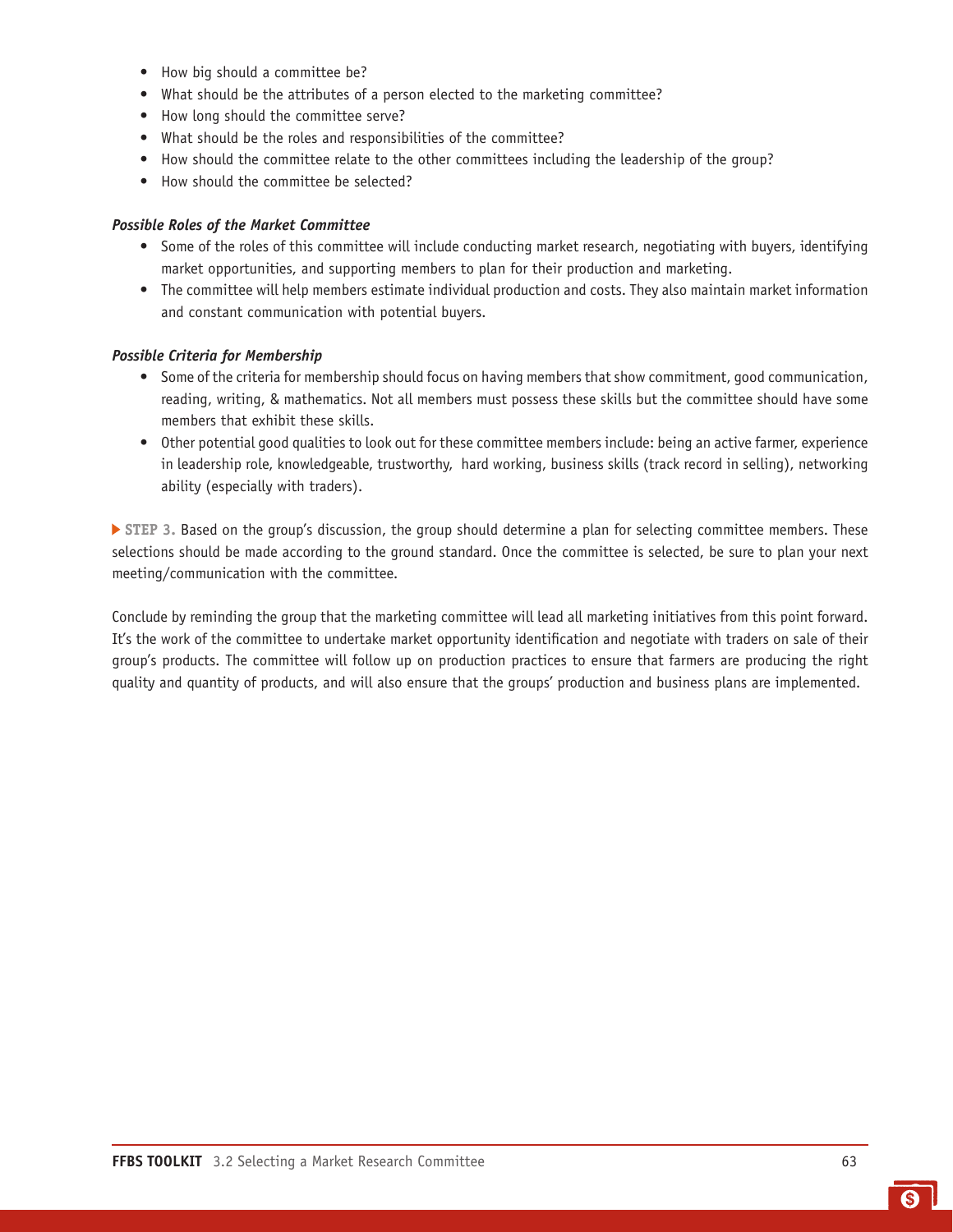## **3.3 Market Planning Part 1: Production Estimation**

| <b>SEASON</b>           | Vegetative Stage                                                                                                                                                                                    |
|-------------------------|-----------------------------------------------------------------------------------------------------------------------------------------------------------------------------------------------------|
| <b>OBJECTIVE</b>        | To enable farmers to estimate average expected end-of-season harvests for<br>individual farmers and groups in order to effectively target appropriate market<br>outlets for end-of-season marketing |
| <b>TIMEFRAME</b>        | $1 - 2$ hours                                                                                                                                                                                       |
| <b>MATERIALS NEEDED</b> | Checklist, simple calculator, pen and paper                                                                                                                                                         |
| <b>IDEAL WORKSPACE</b>  | Enough space for all farmers and CBEAs to both stand and sit                                                                                                                                        |

#### **Background**

The facilitator should read through the entire "Marketing" section of the FFBS toolkit and be well versed with the marketing concepts and ideas before introducing the subject to the group. He/she should prepare for any questions asked and be sure to know who to contact if he/she has questions that he/she cannot answer.

In order to prepare the farmers for the marketing activities, the facilitator should support two key activities: estimating the farmers' costs of production and their output at the end of the season. This guide helps facilitate the first key activity, generating production estimation. A production estimation ensures that the groups have an idea of the total output from each of the individuals at the end of the season. This helps the group in 2 ways:

**1)** It ensures that the marketing committee will talk to traders and identify opportunities that are within their means. Traders are also more confident dealing with farmer groups that have a rough idea of what their productivity levels are. This activity will enable the group and the facilitator to find the right markets for their products.

**2)** Once every individual farmer's production estimate is determined, the marketing committee can use this to follow-up with farmers to ensure they are adopting the right practices that will get them to that level of productivity.

#### **Steps to follow for the activity**

 **STEP 1. Preparation of checklist:** Before visiting farmers, work with the members of the marketing committee to generate a checklist that will be used to collect production estimation information. Make sure to agree on units of measurements for product and size of land (e.g. acre, hectare, or other size of plots; kilograms or bags, etc).

 **STEP 2. Preparation of Community-Based Extension Agents (CBEAs):** In advance of the session, orient the CBEAs to the production estimation checklist and the rest of this tool.

 **STEP 3. Bringing the CBEAs and farmers together:** The field facilitator (CARE staff or partner NGOS staff) brings the CBEAs and farmers together for the FFBS session. Instruct the CBEAs to demonstrate the checklist concepts in mime/ acting form for the rest of the farmer group. The group should ask questions in order to have a common understanding so that the information collected is consistent across the different groups.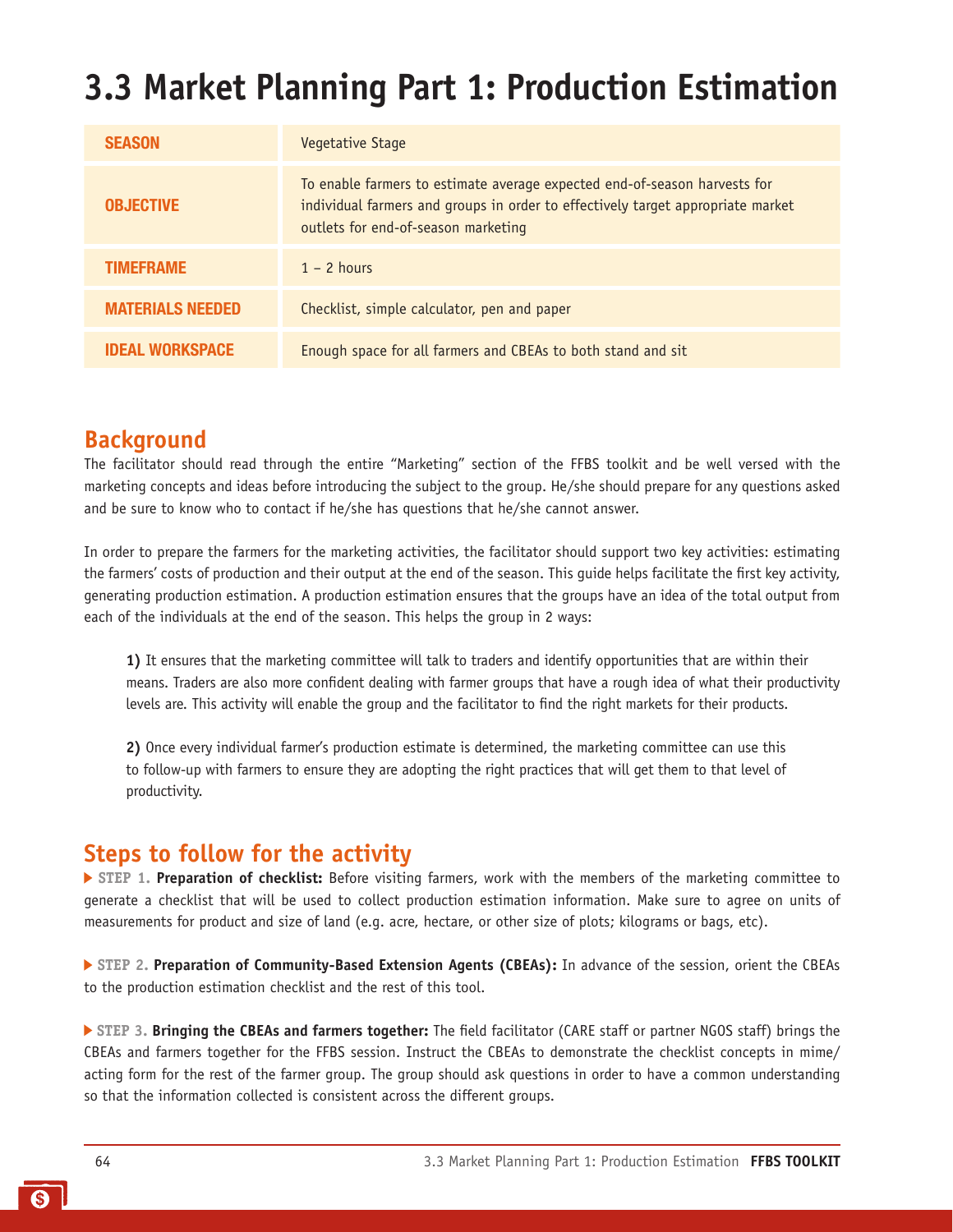**STEP 4. Collecting checklist information for farmers:** The facilitator should instruct the CBEAs to work with all the farmers to collect the information based on the checklist; this information should be gathered on a farmer-specific level.

 **STEP 5. Combining checklist information for group:** Come together as a group and collect all of the checklists. You should aggregate the individual-level checklist for each farmer in order to provide a total production estimate for the entire group. Make sure to keep this information as part of the general documentation of the group. You should also provide the documentation to the marketing committee, so they can use it to follow-up production and support farmers to ensure they are meeting their production estimates.

Make sure the marketing committee understands how to use the information gathered; they should utilize it to determine which traders to deal with and to remind farmers the volume of produce that is expected at the end of the season. The marketing committee should make arrangements to check in with farmers throughout the season to measure their progress towards production estimates.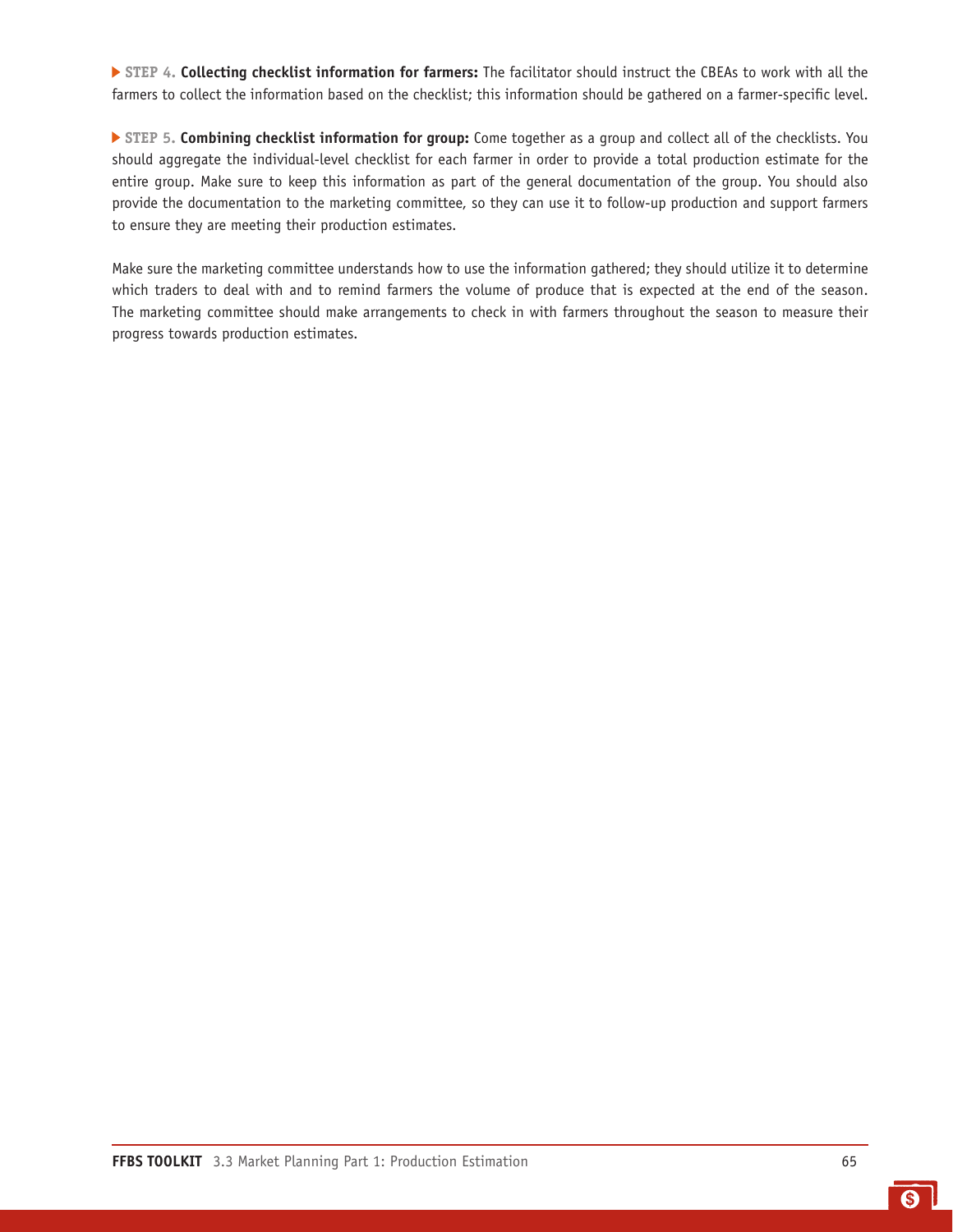## **3.4 Market Planning Part 2: Determining Profitability of the Different Value Chains**

| SEASON                  | Vegetative Stage                                                                                                                                        |
|-------------------------|---------------------------------------------------------------------------------------------------------------------------------------------------------|
| <b>OBJECTIVE</b>        | To enable the farmers to list all costs they incur in producing and marketing a<br>product and calculate the material costs of production and marketing |
| <b>TIMEFRAME</b>        | 3 hours                                                                                                                                                 |
| <b>MATERIALS NEEDED</b> | Large flip charts, marker, and calculator                                                                                                               |
| <b>IDEAL WORKSPACE</b>  | Enough space for both standing and sitting                                                                                                              |

#### **Background**

The facilitator should read through the entire "Marketing" section of the FFBS toolkit and be well versed with the marketing concepts and ideas before introducing the subject to the group. He/she should prepare for any questions asked and be sure to know who to contact if he/she has questions that he/she cannot answer.

For each of the farmer group's value chains, a simple and participatory gross margin analysis will be conducted in order to determine the level of profitability of each of the selected value chains.

The farmer group members (particularly the marketing committee) will take the lead in determining the approximate costs of each of the activities involved in producing and bringing the product to the market. The prices offered for the final product will be considered based on existing market information, results of earlier undertaken market studies, and/ or cross checking with farmers based on existing information.

Based on the cost of production and prices offered, farmers will be able to tell the approximate level of profit for each of the products they are working on. This exercise can be repeated for individual farmers on their land.

Throughout the season, actual costs should be collected, so that accurate costs and profitability of the selected value chains can be determined.

### **PART A. Calculating costs of production and marketing**

#### **Steps to follow for the activity**

 **STEP 1.** Explain to the participants that they will be calculating the costs of producing and marketing a particular product to determine that product's profitability and decide whether it is a good idea to produce that product. You should also explain that if they understand where the highest costs in their production and marketing are, they may be able to look at ways of minimizing costs, thereby increasing profitability.

 **STEP 2.** Ask the farmers in your group to think about producing a "standard" amount of one product; this should be the amount produced in one season or over one year. The farmers should think of standard units of production that they are familiar with. For instance in some cases it may be a hectare, an acre, or any other standard production measurement.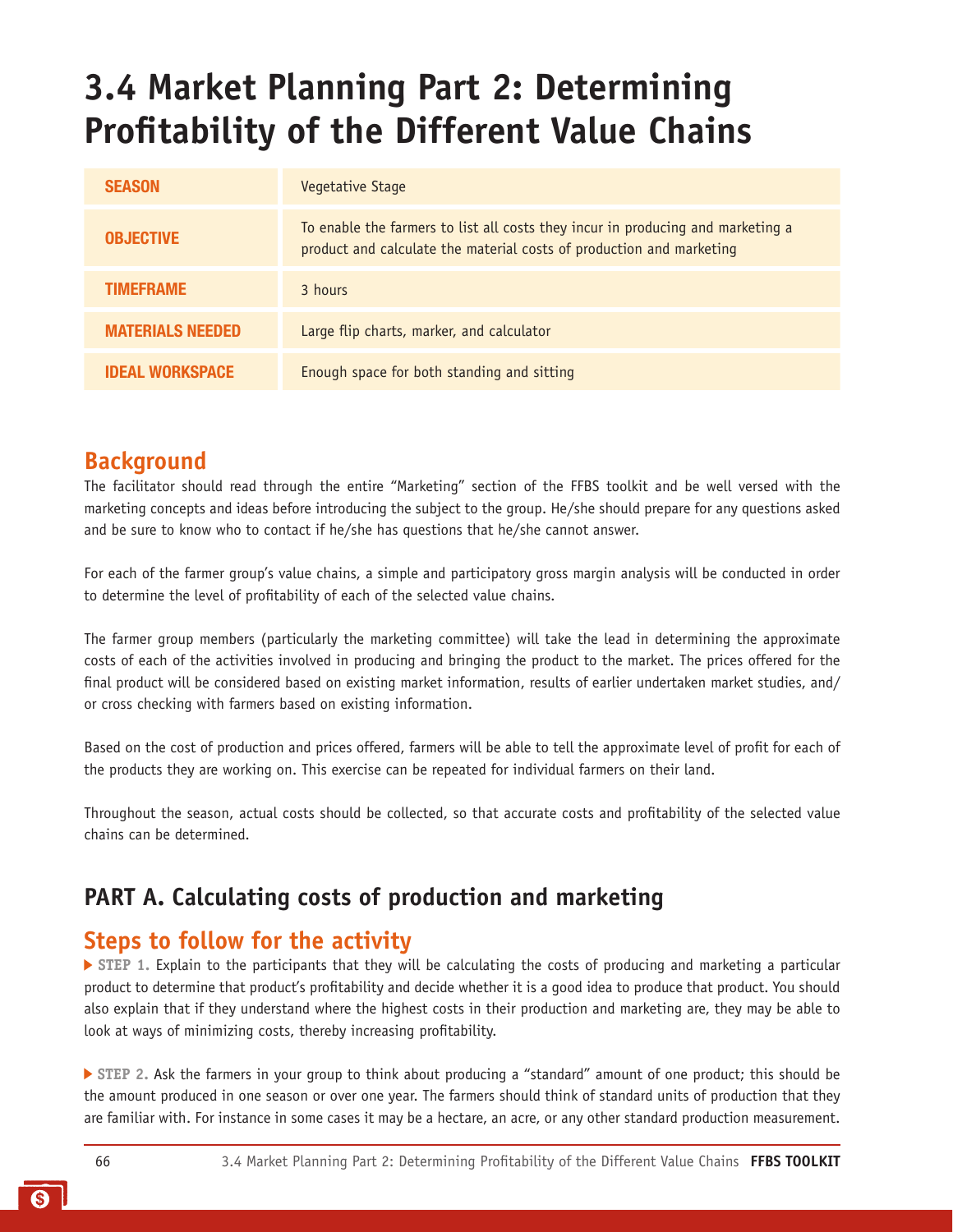**STEP 3.** Ask the farmers to list all the items/activities they need to produce and market this product on a piece of flip chart paper– these will include material costs such as seed, fertilizer, land rental, irrigation, and labor costs for plowing, sowing, and weeding. The costs should generally be listed under 4 phases of the process; pre-production, production, post harvest handling, and marketing. Prompt them to categorize by these phases if necessary. The list should look similar to the example below (although activities may vary):

| <b>ITEM/ACTIVITY</b>                                      | <b>UNITS</b> | <b>UNIT COST</b> | <b>TOTAL COST</b> |
|-----------------------------------------------------------|--------------|------------------|-------------------|
| <b>Pre-production</b>                                     |              |                  |                   |
| Rent land                                                 |              |                  |                   |
| Buy tools                                                 |              |                  |                   |
| <b>Production</b>                                         |              |                  |                   |
| Opening up land                                           |              |                  |                   |
| First weeding                                             |              |                  |                   |
| $2nd$ weeding                                             |              |                  |                   |
| Seed                                                      |              |                  |                   |
| <b>Post harvest</b>                                       |              |                  |                   |
| Transporting product to home                              |              |                  |                   |
| Drying mats                                               |              |                  |                   |
| <b>Marketing</b>                                          |              |                  |                   |
| Hiring vehicle                                            |              |                  |                   |
| Communication expenses with buyer                         |              |                  |                   |
| Market fees                                               |              |                  |                   |
| Overall Costs of Production (add all "total cost" lines): |              |                  |                   |

#### **EXAMPLE: Sheet of paper detailing items/activities and costs**

**STEP 4. For each of the items/activities listed, ask the farmers to list the quantity needed and the average cost for one** unit of the item/activity. They should then list the total cost of that item throughout the season/year (this is calculated by multiplying the quantity with the average unit cost to get the total cost of that item in the season.)

- For items that last beyond the calculating period (1 season or 1 year, depending on the unit of time chosen), the facilitator should try to get the actual cost in that period by dividing the cost of the item by the number of years. For instance if a hoe cost 1,000 shillings and last for 5 years, then the cost of the hoe to the business in the one year where you are doing the gross margin analysis will be 1,000 divided by the 5 years which is 200 shillings for the season of calculation.
- For labor calculations, the facilitator should ask the farmers how much it would cost if they hired or were hired to carry out a specific activity, either on a daily or monthly basis depending on the activity. For instance, to get the cost of  $1<sup>st</sup>$  weeding, the facilitator would ask how many days it takes to weed the plot type chosen and how much they would pay someone to do it. Typically, farmers know the costs of carrying out an activity based on experience. If they don't know these costs, the facilitator should guide them through a process of what they do know in order to calculate the cost of labor.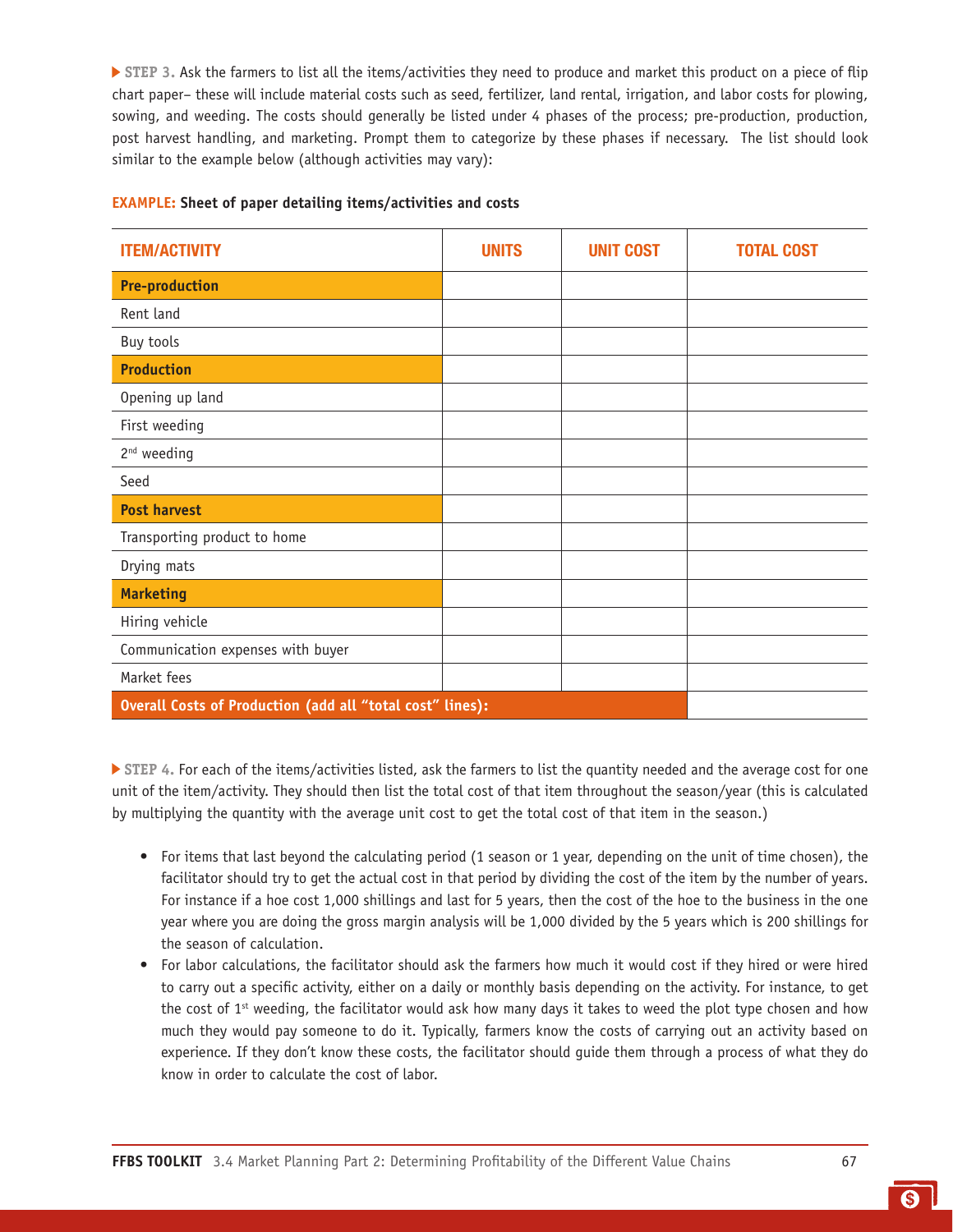**STEP 5.** Once all of the individual item/activity's total costs are determined, add up each of the item/activities total cost to calculate the overall costs of production (i.e. add up each item/activity cost for all units).

### **PART B. Determining Income and profit**

Having listed all the potential activities involved in producing and bringing the product to the market, the facilitator should now assist the farmers to determine the level of income and profit associated with this product. This will help demonstrate the level of profitability and is key for farmers to compare across different value chains they may be interested in.

#### **Steps to follow for the activity**

 **STEP 1.** Using the same unit of measurement used to calculate the costs of production, ask the farmers to estimate what yields will come from this plot of land during a production season if all the listed activities are carried out. For example, if you use and do all the items/activities on a 1 acre groundnut field, what would be likely amount of groundnuts harvested?

 **STEP 2.** Because the farmers may give different units of measurement for the amount harvested, you can help standardize units to kilos (bring it down from bags or up from heaps). If the farmers say he/she would get 5 bags of groundnut from 1 acre, work with them to determine how many kilos one bag weighs. Use this information to generate the total amount of crop harvested (in units). You should then work the farmers to list the price per unit, and then calculate the total income amount for the entire harvest.

#### **Example to calculate income:**

| <b>CROP</b>                                    | <b>NUMBER OF UNITS</b><br>(E.G. BAGS/KILOS, HEAPS ETC.) | <b>PRICE PER UNIT</b> | <b>TOTAL INCOME</b><br>(UNITS X PRICE PER UNIT) |
|------------------------------------------------|---------------------------------------------------------|-----------------------|-------------------------------------------------|
| Groundnuts                                     | 300 kilos                                               | 30 shillings          | 9,000 shillings                                 |
| Cassava                                        | 200 kilos                                               | 20 shillings          | 4,000 shillings                                 |
| Overall Income (add all "total income" lines): |                                                         |                       | 13,000 shillings                                |

 **STEP 3.** Remember to always factor in possible losses. Even when farmers have what they consider to be a realistic expectation of harvest amounts, it's good to subtract a 5-10% loss from their total, so that their expectations for profit remain reasonable.

**STEP 4.** To calculate crop profitability, help the farmers subtract the overall costs of production from the overall income from their crops. The resulting number is the gross margin, or profit. In many cases the levels of profit are usually low because some listed costs may be overestimations or not actually used. Usually when labor costs are taken out or reduced (if the farmer is doing labor, for example), the levels of profitability increase.

Thank the participants for their time, and remind them that although they have estimated their profits, they should make sure to record actual expenditures and incomes throughout the season and update their estimates accordingly. The marketing committee should arrange to check in with farmers throughout the season to ensure this is done, and to aggregate the information collected by each farmer.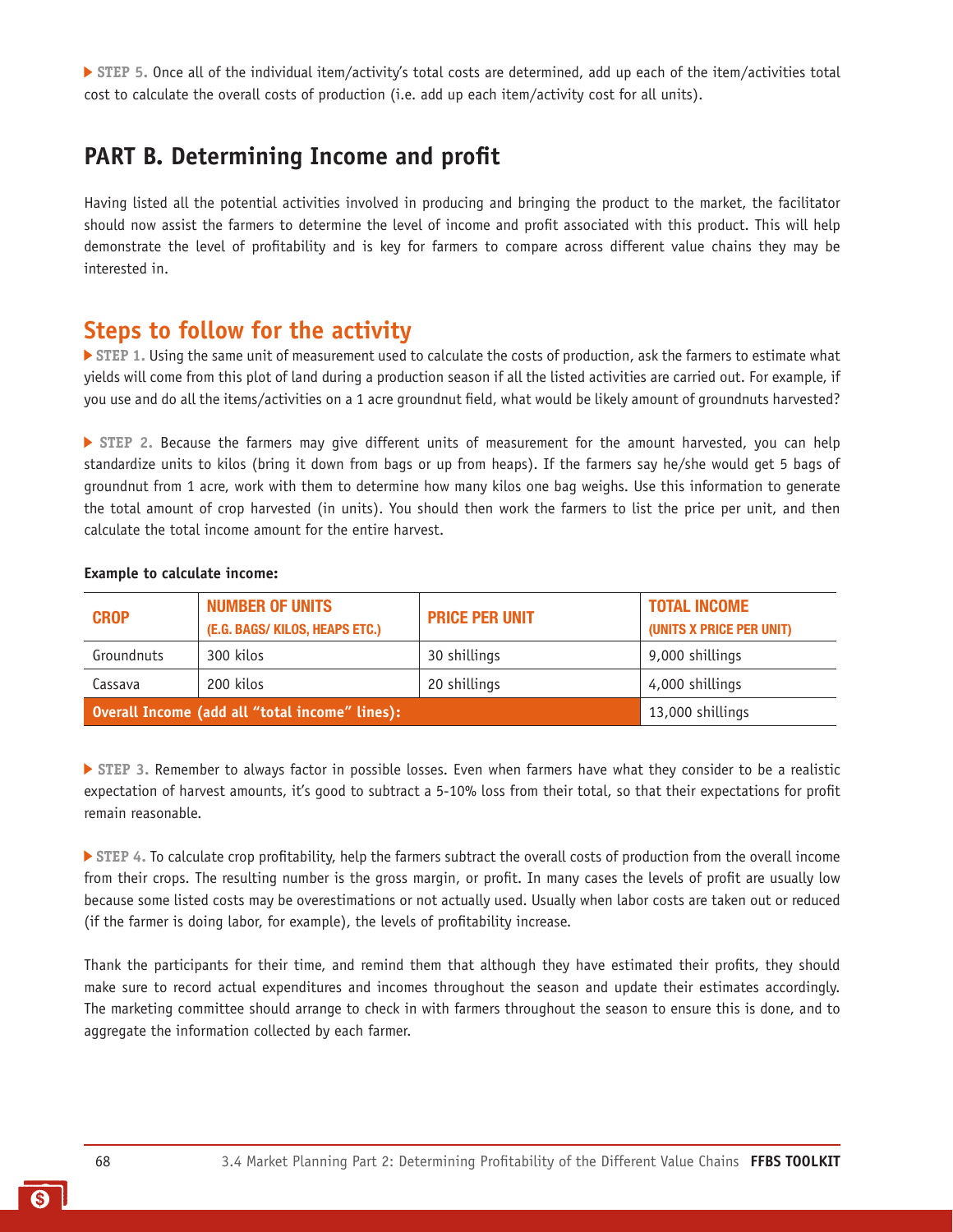## **3.5 Conducting a Market Survey**

| <b>SEASON</b>           | <b>Vegetative Stage</b>                                                                                                                                                                                                                                                                                                                                                                                                                                                                                        |  |
|-------------------------|----------------------------------------------------------------------------------------------------------------------------------------------------------------------------------------------------------------------------------------------------------------------------------------------------------------------------------------------------------------------------------------------------------------------------------------------------------------------------------------------------------------|--|
| <b>OBJECTIVE</b>        | Enable participants will be able to gather information about demand and markets<br>for their products                                                                                                                                                                                                                                                                                                                                                                                                          |  |
| <b>/IFFRAME</b>         | This depends on the number of products and markets, and where the markets are;<br>see below.<br>Single product<br>Day 1. Afternoon: select a product and plan questions.<br>Day 2. Morning: visit market; afternoon: analyze information; evening:<br>discussion.<br>Several products, several markets<br>Day 1. Decide which markets to visit, prepare a questionnaire or checklist.<br>Day 2. Visit markets to gather information.<br>Days 3-5. Analyze information.<br>Days 6-7. Present findings to group. |  |
| <b>MATERIALS NEEDED</b> | Survey questionnaire, large sheets of paper, colored marker pens, notepads, pens or<br>pencils, transport to and from market, refreshments                                                                                                                                                                                                                                                                                                                                                                     |  |
| IDEAL WORKSPACE         | Enough space for both standing and sitting                                                                                                                                                                                                                                                                                                                                                                                                                                                                     |  |

#### **Background**

The facilitator should read through the entire "Marketing" section of the FFBS toolkit and be well versed with the marketing concepts and ideas before introducing the subject to the group. He/she should prepare for any questions asked and be sure to know who to contact if he/she has questions that he/she cannot answer.

A market survey is an important way for farmers to gather information about the markets for their products. A simple market survey focuses on a single product in one market. A more complex survey may cover several products in several different markets.

### **PART I. Planning and Conducting Interviews**

### **Steps to follow for the activity**

#### **PREPARATION**

 **STEP 1.** Work with the Market Research Committee to decide what types of information to collect. This will depend on the nature of the product and the market. Generally the market research will focus on a product and its buying conditions.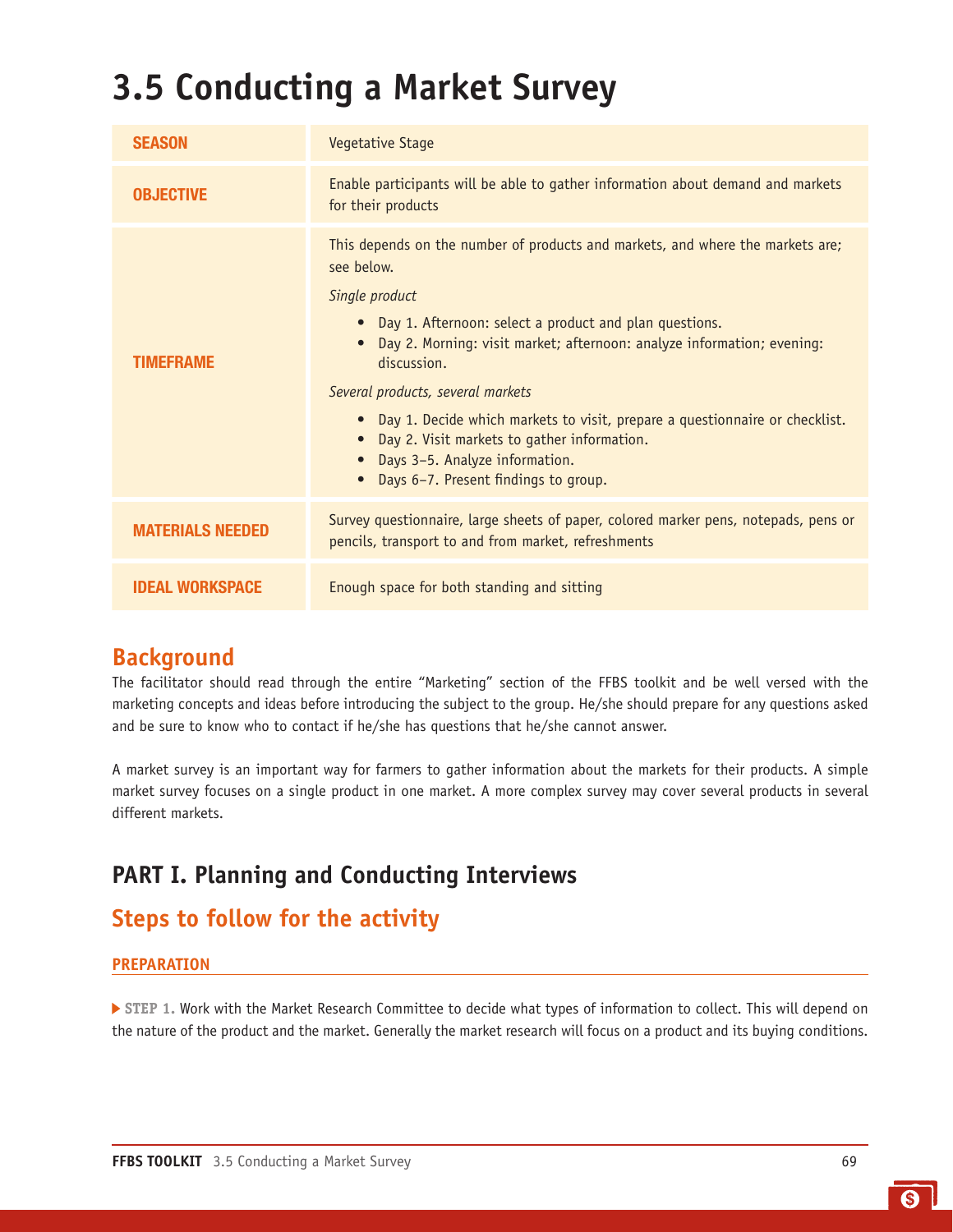**STEP 2.** Have the Market Research Committee decide which market(s) to visit and determine when you can visit. List the market sites to visit (village market, assembly market, town wholesale market, retail market, processing factory, shop), and the best dates and times to visit them.

 **STEP 3.** Have the Market Research Committee plan the number of interviews in each market. Plan to interview several traders or buyers individually so you can compare their answers. Pairs of team members can conduct interviews, with one person asking questions and the other taking notes.

 **STEP 4.** Have the Market Research Committee prepare a questionnaire or checklist, based on the types of information you want to collect.

 **STEP 5.** Help have the Market Research Committee finalize plans:

- Prepare an introduction explaining why you are doing the survey.
- Rehearse. Discuss the interview procedure with the marketing committee, and rehearse it with different farmers playing the roles of interviewer and interviewee.
- Arrange interviews. If necessary, contact the people you want to interview beforehand to determine a suitable time.
- Arrange transport. If the market is far away, you may also need to arrange for the team to stay overnight.

#### **ACTIVITY**

 **STEP 1.** The facilitator should visit the market with the team of farmers. Make contact with any market officials, to tell them what you are planning to do in the market. If the place is unfamiliar, walk through it to find out where your products are traded and who the team might interview.

 **STEP 2.** Conduct interviews. Approach the person you want to interview, introduce yourselves, and explain why you want to talk to him or her. Follow the interview plan you have worked out, and make sure you collect the information you need. Feel free to also explore interesting topics that you had not anticipated.

 **STEP 3.** At the end of the interview, thank the interviewee for their time and information. Make sure your notes are in order before going to interview the next person.

 **STEP 4.** Afterwards, collate the information you have collected so you can analyze it and present

Questions to stimulate discussion:

- What do we need to know about the product and how it is marketed? What do we know already? What information do we need to check?
- How many people should we interview? What types of people traders, managers, transporters, processors, consumers…?
- What is the best way to approach people we want to interview? Should we take notes during the interview, or immediately afterwards?
- What sorts of information may be sensitive or difficult to get hold of? Can we find out this information from any other sources?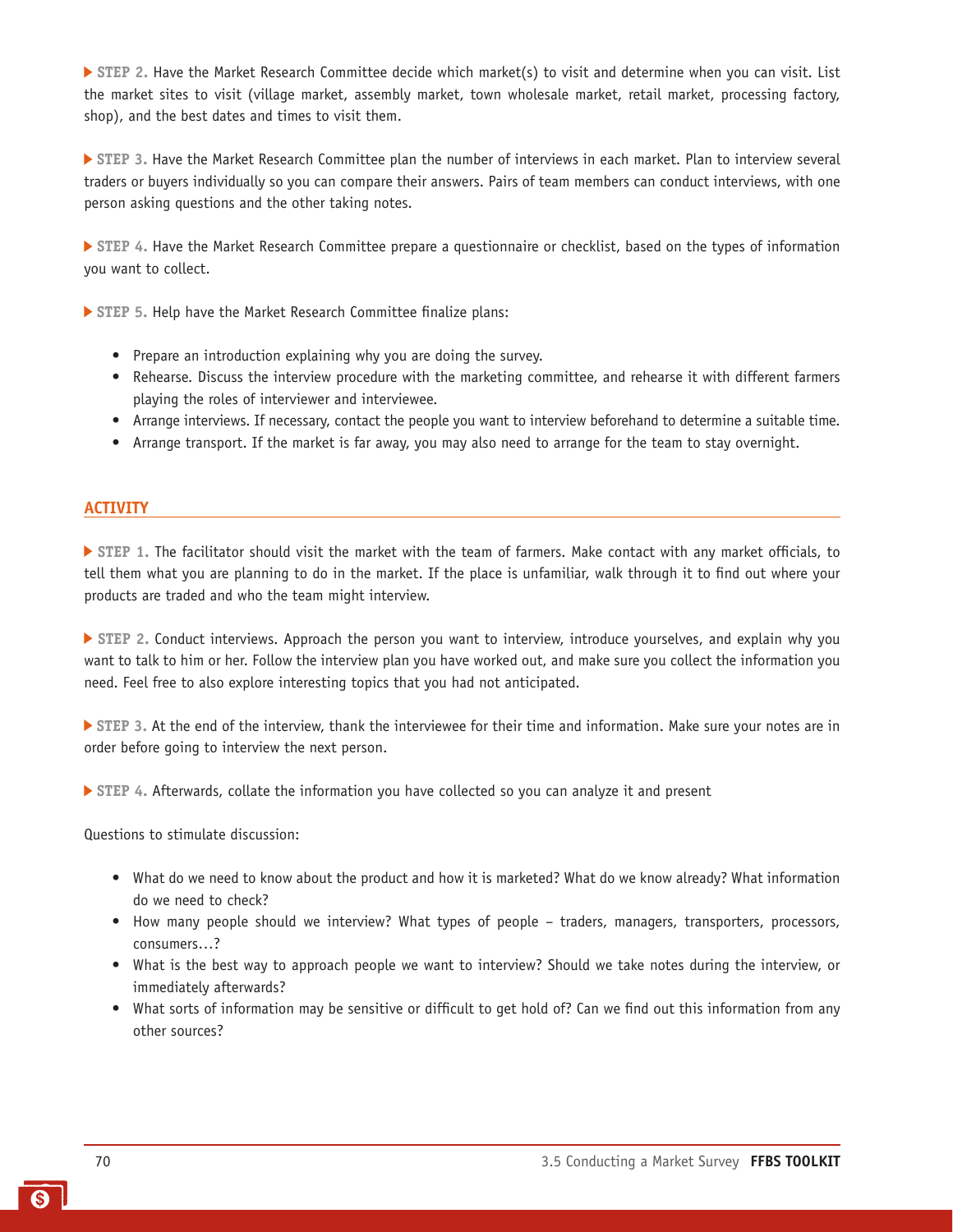- Some of the questions (e.g., about prices) may be sensitive, and interviewees may be reluctant to answer or give inaccurate responses. During an interview, start off with non-sensitive questions, then move on to the more difficult questions later. Ask about prices towards the end of your interview.
- Be sure that the person you are interviewing has time (if not, arrange to come back at a better time). Do not take more than 15–20 minutes with each person.
- Stop asking questions when the person is dealing with customers.
- Always thank the person you have interviewed for their time at the end of the interview.
- Adapt the interview guide or questionnaire (see interview guide) as necessary. The survey team can ask all of these questions for each product, or only the most important questions.

#### **PART II. Analyzing and reporting market information**

#### **Steps to follow for the activity**

 **STEP 1. Step 1:** The facilitator should bring together the members of the Market Research Committee that conducted the market study plus perhaps a few other group members to help with the analysis.

 **STEP 2.** Discuss the market survey experience with the committee to determine findings and implications for the farmers. Ask the group:

- What did they learn?
- What did they find most interesting?
- What was surprising?
- How will what they learned impact them?

 **STEP 3.** Summarize the information using a table.

 **STEP 4.** Decide who will present the information to the larger group of farmers. It may be best to divide up the task of presentation among several members of the survey team.

 **STEP 5.** Call a meeting with all the members of the group.

**STEP 6.** Invite the team members to present their findings to the whole group.

**STEP 7.** Facilitate a discussion of the findings to interpret the findings and explore their implications for the whole group.

#### **QUESTIONS TO STIMULATE DISCUSSION**

- What did the survey team members learn from the survey? What surprised them most? For each person, what was the single most useful piece of new information they learned?
- Of the various products and markets surveyed, which is the most promising? Which should the group explore further? Which are least promising?
- What would the group have to do to take advantage of the market opportunities they have identified?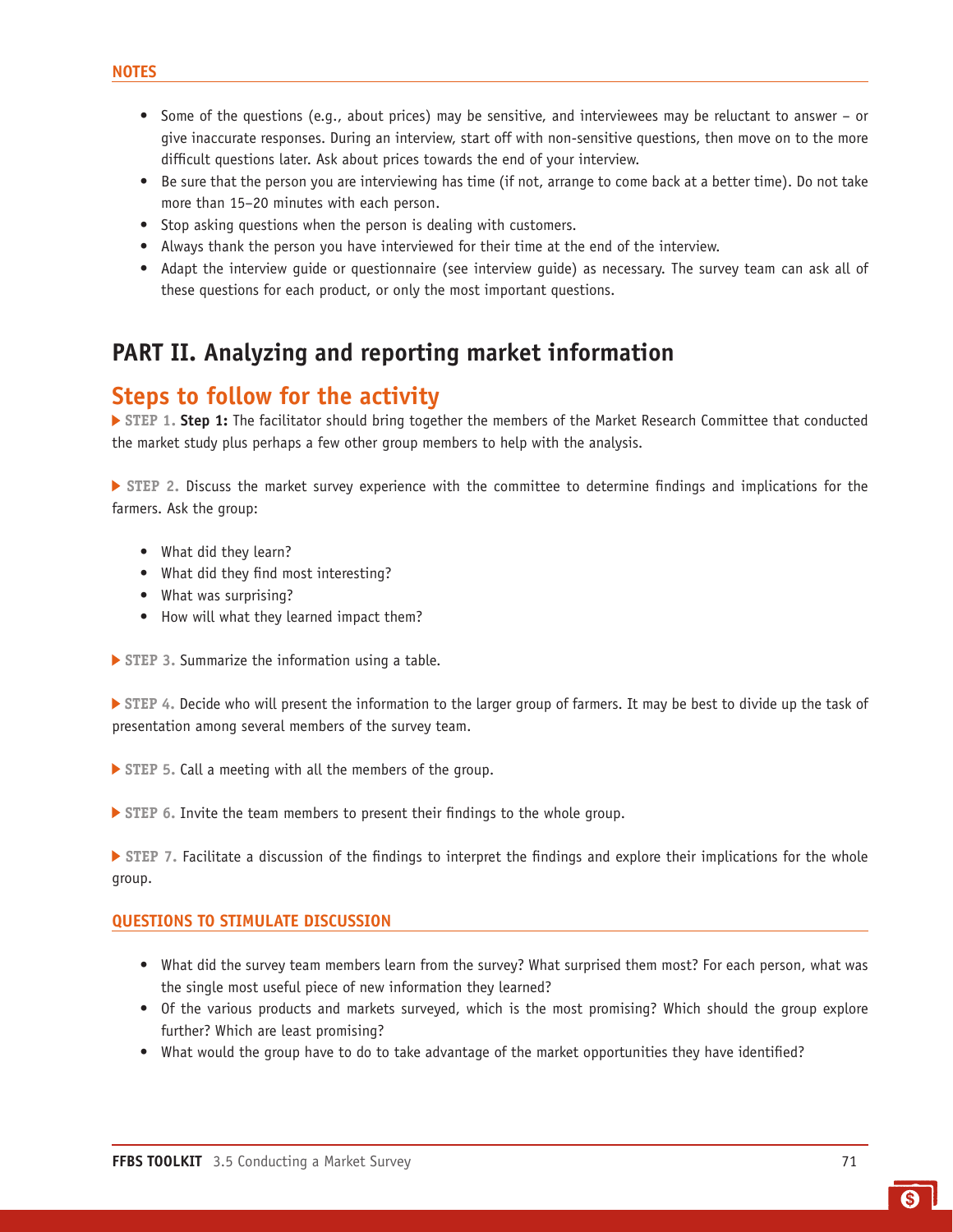## **3.6 Selecting Best Products and Market Outlets**

| <b>SEASON</b>           | Vegetative Stage                                                                                                                                              |
|-------------------------|---------------------------------------------------------------------------------------------------------------------------------------------------------------|
| <b>OBJECTIVE</b>        | To ensure that the farmer group is able to objectively select the right enterprise<br>option and buyers to work with in pursuance of their business objective |
| <b>TIMEFRAME</b>        | 3 hours                                                                                                                                                       |
| <b>MATERIALS NEEDED</b> | Flip charts, markers                                                                                                                                          |
| <b>IDEAL WORKSPACE</b>  | There should be enough space for both standing and sitting                                                                                                    |

### **Background**

The facilitator should read through the entire "Marketing" section of the FFBS toolkit and be well versed with the marketing concepts and ideas before introducing the subject to the group. He/she should prepare for any questions asked and be sure to know who to contact if he/she has questions that he/she cannot answer.

When the Market Research Committee and the facilitator visit different market outlets, they prepare a report that is provided to the rest of the group members. The group analyzes the report and identifies possible relationships or changes to make, including buyers and alternative value chains. This exercise will allow farmers to identify which products and market contacts they would like to engage with for production and marketing relationships. This activity also helps the farmers agree on the criteria to set in selecting the best market outlets and products.

This tool may also be used by farmers on an individual basis to determine what crops to produce on their own. Ensure that each participant understands how to use the tool and apply it to his/her personal production.

### **Steps to follow for the activity**

 **STEP 1. Setting up criteria for selection of products:** Once the farmers are brought together in a meeting, the group should refer back to the report made after the Market Research Committee visited different market outlets (see "Conducting Market Research" tool). The facilitator should then ask the farmer group to brainstorm the reasons they would want to choose one product over the other; they should then list all the reasons/criteria they would use to choose a product.

Some of the criteria could include:

• Initial investment required to start, price offered in the market, time it takes to get first income, demand and supply factors, and transport and production costs of product, profitability, post-harvest handling requirements, production knowledge and land availability to produce this crop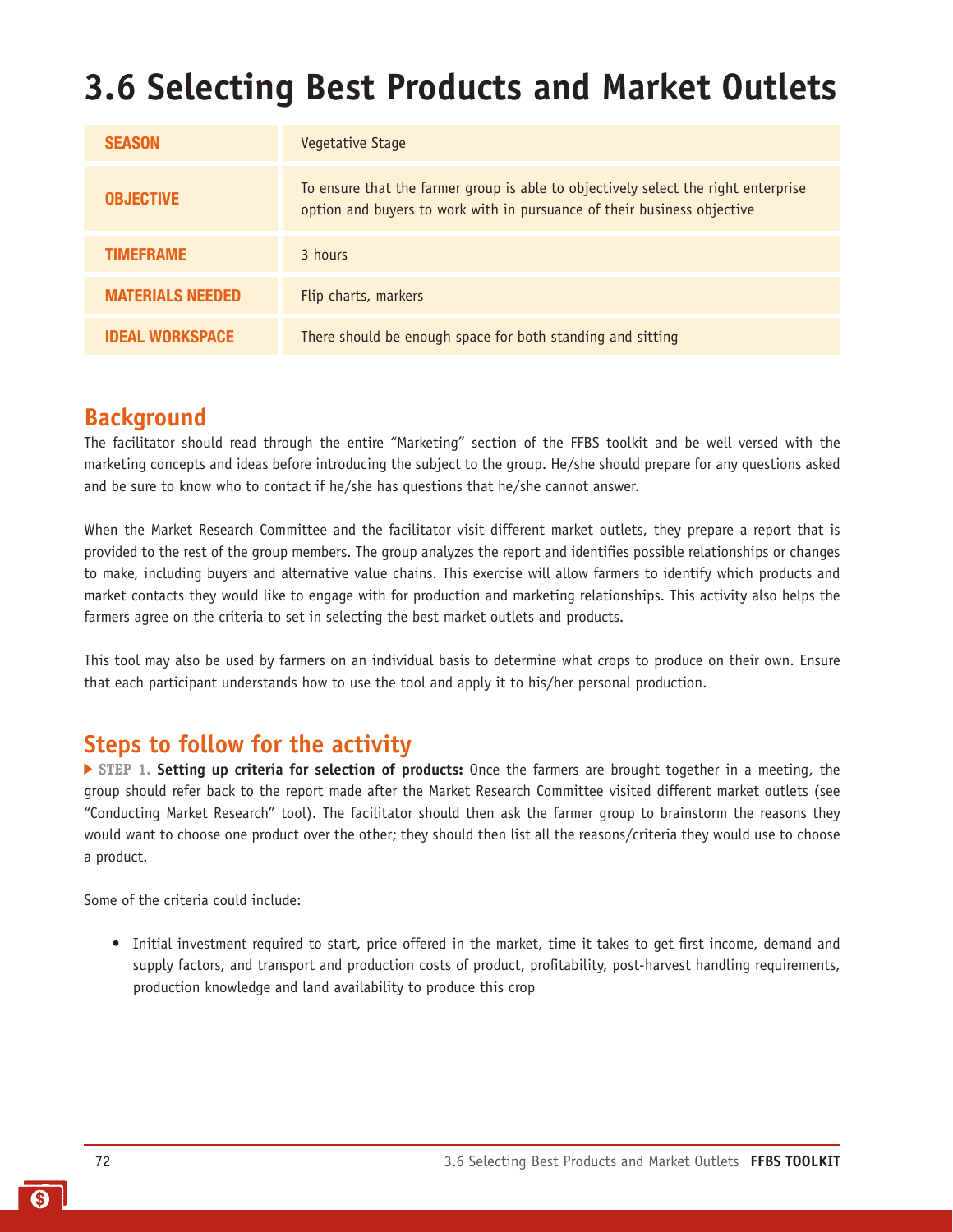**STEP 2.** After the list has been generated, the facilitator should work with the farmers to prioritize the most important criteria and agree on how many criteria should be used in the selection. The facilitator should let the farmers know that there are 3 critical criteria that all options should be subjected to:

- Market demand
- Ability for the farmers to produce
- Level of profitability

However, the farmer group may declare that there are additional critical criteria; these should all be listed out. There should not be more than 6 criteria.

 **STEP 3.** Ask the farmers to rank each of these criteria.

 **STEP 4. Final selection of products:** On a large sheet of paper, the facilitator and group should list all the enterprise options and ask them to discuss whether they:

- Have a high market demand (based on information from market study)
- Are profitable based on the cost benefit analysis done earlier
- Can be produced in the area by all farmers

Once these 3 basic criteria are met, then the other criteria that have been decided upon can be considered for the final selection. Using these criteria, the farmers should decide on one final product to pursue. Remind the farmers that they may also use this tool on an individual basis to determine what crops to grow on their own, and ensure that all participants understand the decision-making process before ending the session.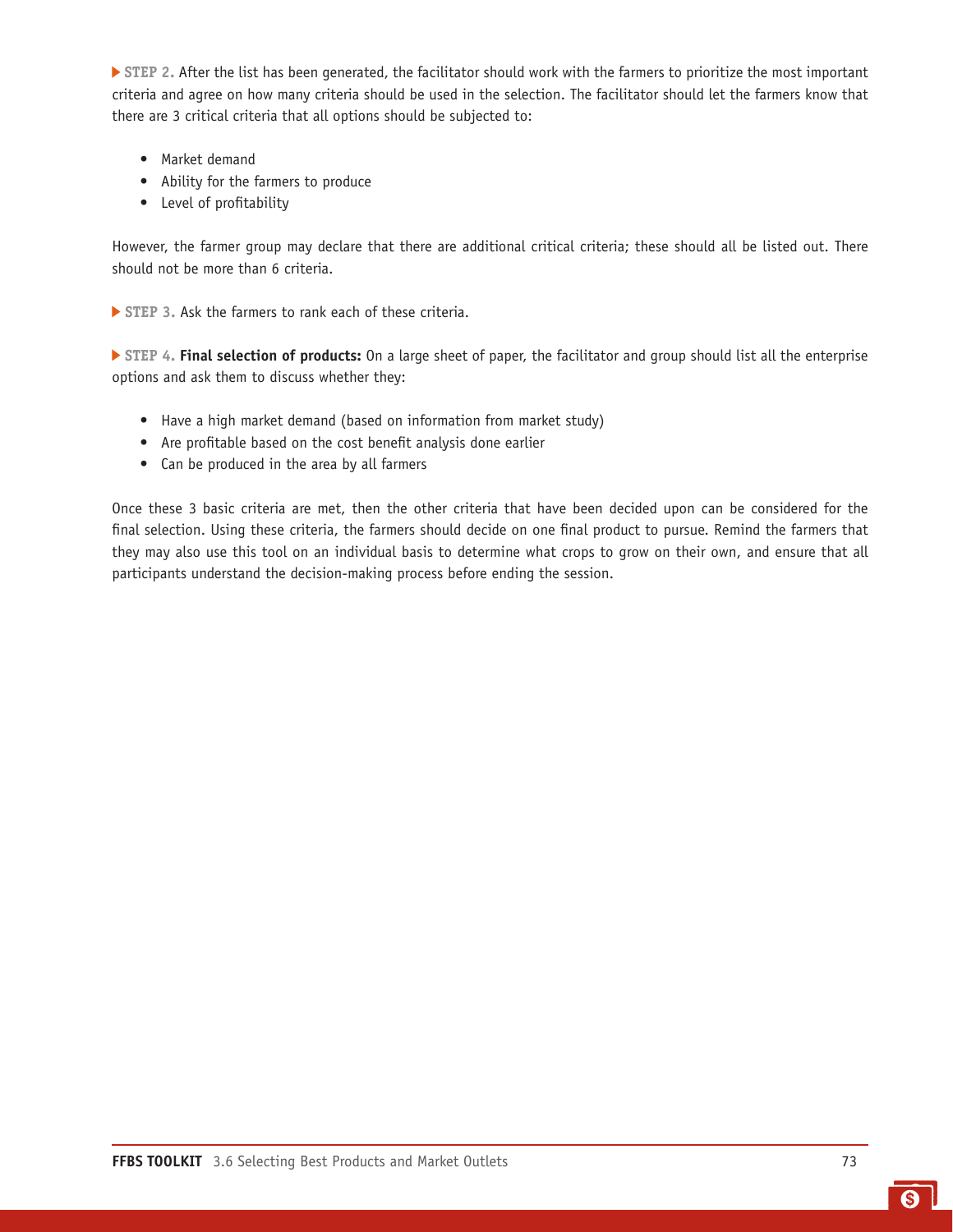## **3.7 Designing the Business Plan**

| <b>SEASON</b>           | Vegetative Stage                                                                                                                                    |
|-------------------------|-----------------------------------------------------------------------------------------------------------------------------------------------------|
| <b>OBJECTIVE</b>        | To help the farmer group understand why they should develop a business plan,<br>write a business plan, and plan activities for the production cycle |
| <b>TIMEFRAME</b>        | 3 hours                                                                                                                                             |
| <b>MATERIALS NEEDED</b> | <b>Flipcharts and markers</b>                                                                                                                       |
| <b>IDEAL WORKSPACE</b>  | Enough space for both standing and sitting                                                                                                          |

### **Background**

The facilitator should read through the entire "Marketing" section of the FFBS toolkit and be well versed with the marketing concepts and ideas before introducing the subject to the group. He/she should prepare for any questions asked and be sure to know who to contact if he/she has questions that he/she cannot answer.

Business plans are crucial for successful businesses; the farmer group will be able to have a more clear vision of their goals and achievements if they create a business plan. At this point in the season, the farmer group has gathered much of the information that should go into a business plan; it just has not been assembled into a formal business plan. This tool helps guide the farmers through the learning and creation of a business plan for their products.

### **Steps to follow for the activity:**

 **STEP 1.** The facilitator should first explain what a business plan is. In a session with the farmers, explain that a business plan is a document about the farmer group's future. It describes the producer(s), the product(s), how the product(s) is produced, how the producer markets the product(s), the risks the producer faces, approaches to mitigating risks, and the producer's financial situation and financing needs.

**STEP 2.** Explain to the famers that all the information that has been gathered so far gathered (the market, the costs calculated, the products agreed upon, and the developed action plans) needs to be brought together into one organized document; this will form a business plan.

 **STEP 3.** Explain why the business plan is needed. Some of the reasons for this include:

- **• To guide the group over the long term.** So far, the group has made a series of decisions about their product and market. A business plan brings your ideas and decisions together and puts them in concrete form in one document to guide the group's direction.
- **• To facilitate understanding and agreement.** Despite intensive discussions, members of the group may have different understandings of what the group aims to do. An agreed business plan helps identify and remove such misunderstandings.
- **• To improve organization and decision-making.** Because a business plan follows a certain structure, it helps the group make sure it has gathered the information it needs and has organized it in a useable way. That makes it easier to make decisions.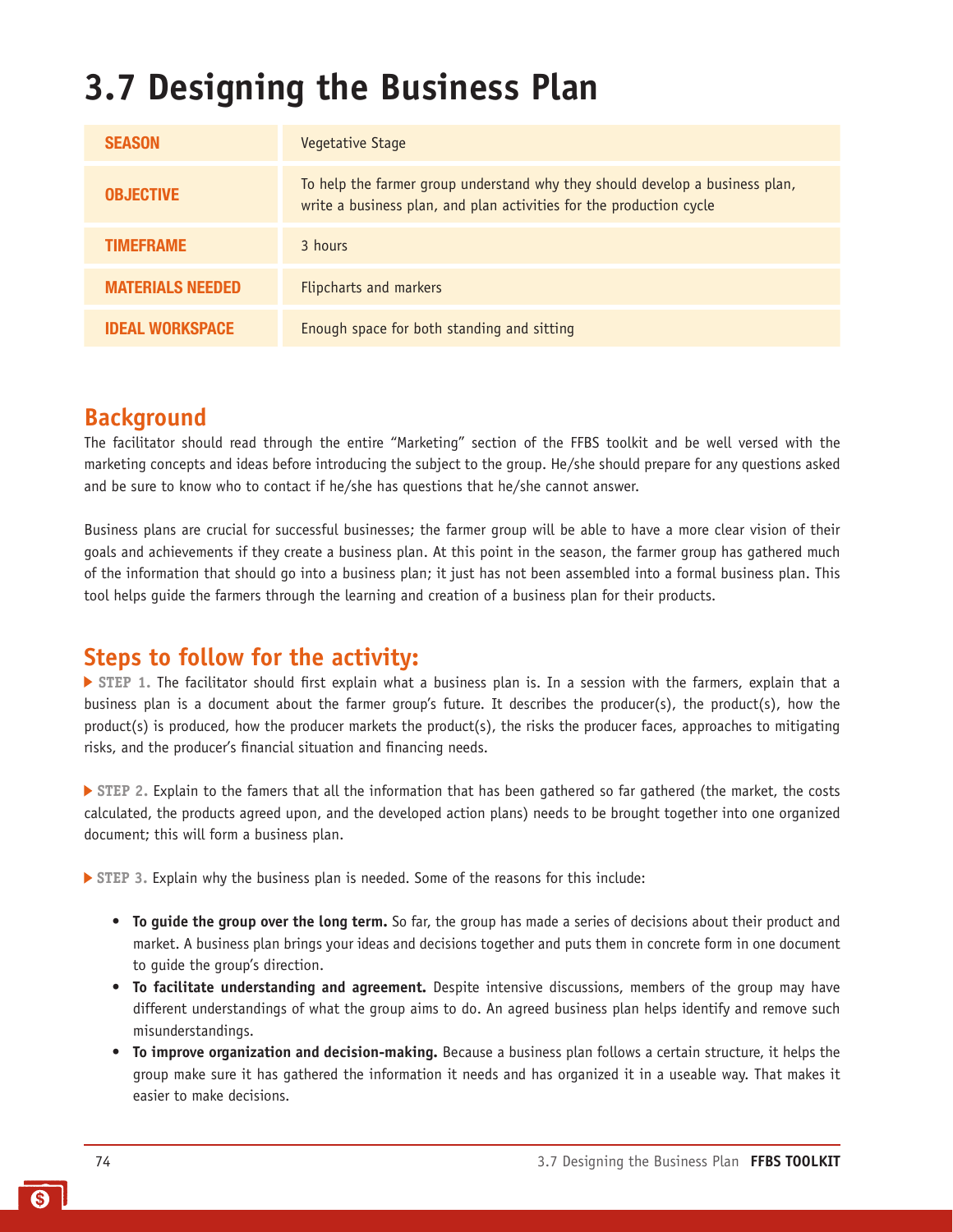- **• To test and strengthen financial feasibility.** The business plan requires the group to compare its resources and income with its costs and expenditures. It shows whether the group can make a profit.
- **• To measure performance**: The business plan gives the group clear targets, the members can use these targets to monitor their performance and make changes in the production season if the original plan needs to be amended.
- **• To ensure continuity.** Farmers' groups change leadership. A business plan ensures that a new group of leaders can take over operations smoothly, reducing the risk of disruptions and abrupt changes in direction.
- **• To "sell" the group.** Business partners such as major suppliers, contract partners, big customers, and business services may want evidence that the group has thought through their operations.. A business plan gives them the information and assurance they need.
- **• To convince lenders and donors.** Banks and microfinance institutions want evidence that the group's enterprise will be profitable before they will agree to lend it money. They usually require a business plan as a condition for a loan. Donors also want to be confident that the group is viable, which may also be determined through a business plan.
- **• To guide implementation.** The business plan shows what the group needs to do to achieve its goals. It keeps the members and the management focused on what has been agreed. It acts as a framework for the group's implementation plan (the list of tasks and activities the group members have to do each year or production cycle).

 **STEP 4.** After going through some of the reasons why it is important to have a business plan, the facilitator should then provide the main parts of the business plan and work with the group to indentify the information already available to help fill in the parts of the plan. The content that has been collected through earlier processes needs to be brought together. This can be done using the "Sample Business Plan" form found in the **Annex 3A.2**.

Now that the farmers have created their own business plan, remind them that they can use it going forward to plan both their individual production and group production. Ensure that all participants understand how to design their own business plan before ending the session.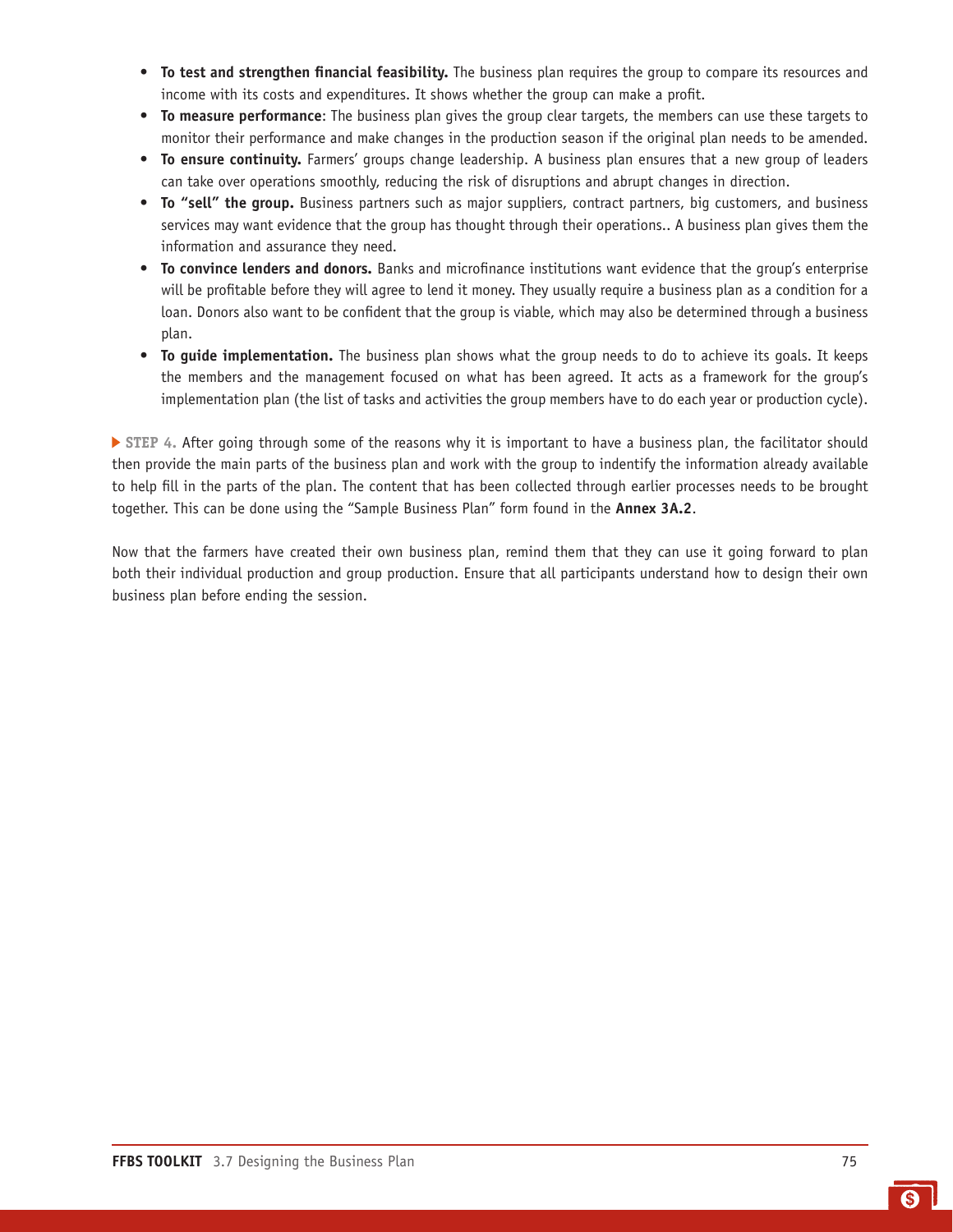## **3.8 Gendered Value-Chain Analysis3**

| <b>SEASON</b>           | Sowing/Weeding                                                                                                                                                                                            |
|-------------------------|-----------------------------------------------------------------------------------------------------------------------------------------------------------------------------------------------------------|
| <b>OBJECTIVE</b>        | To map where women are present in the key value chains that the project is<br>working on and whether they are present as participants (processors, value adders)<br>or as controllers (sellers, managers) |
| <b>TIMEFRAME</b>        | 1 hour                                                                                                                                                                                                    |
| <b>MATERIALS NEEDED</b> | Flip-chart and multiple colors of markers                                                                                                                                                                 |
| <b>IDEAL WORKSPACE</b>  | Any meeting place. The exercise can be carried out with men and women separately                                                                                                                          |

#### **Background**

The facilitator should read through the entire "Marketing" section of the FFBS toolkit and be well versed with the marketing concepts and ideas before introducing the subject to the group. He/she should prepare for any questions asked and be sure to know who to contact if he/she has questions that he/she cannot answer.

This exercise is ideally completed through a focus group discussion with women who are all part of the same value chain, but it can also be done with a group of women involved in different value chains, provided that there are two or three women involved in one chain so that they can work on the assignment together. The facilitator should meet with the same focus group one year later to hold another discussion; consent should be obtained for follow-up when selecting the group for the first gendered value chain analysis.

### **Steps to follow for the activity**

 **STEP 1. Introduction and participant information:** Explain that we are going to spend some time to understand the enterprises that women are involved in and where they are placed in the production and marketing processes. Tell the group that the exercise will help us to identify relationships between players in the value chain, and where are the opportunities to boost women's position and income-earning opportunities.

 **STEP 2. Drawing the value chain:** Ask the group to draw a diagram of their value chain, using paper and markers or materials collected from around the village. See diagram 1.



3. From *LINKAGES Guide to Measuring Ultimate Outcome Indicators*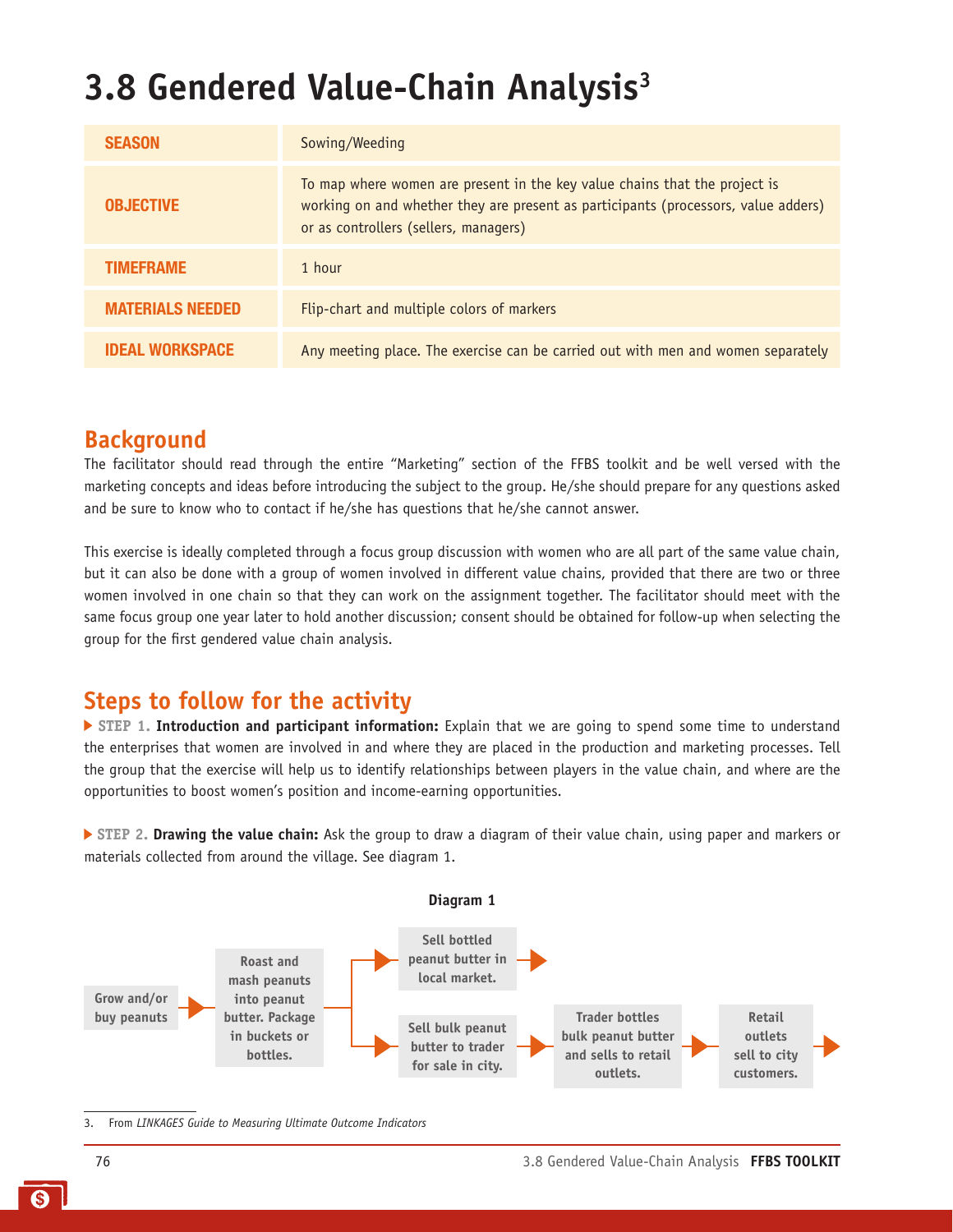**Note:** *Make sure that they are diagramming the entire value chain and not just the processing or production stages in which Pathways beneficiaries are involved in their local village. If they don't have much information about downstream stages (such as international exports), they can take a best guess. The diagram needs to include all key steps, stages or processes, but does not have to be overly detailed.* 

 **STEP 3. Most profitable stages:** Ask the group to mark the processes or stages in the value chain that are *most valuable* or that *make the most profit,* using a separate colour or symbol. See diagram 2 below.



**Note:** *In this diagram, the larger the dollar sign, the greater the profit.* 

**STEP 4. Women's participation and control:** Ask the group to mark the processes in the value chain where they participate, using a separate color or symbol. See diagram 3 below.

**STEP 5. Ask the group to mark processes that they control with another color. See diagram 3 below.** 



**NOTE:** *In the sample above, "participation" is marked by the black sign for woman and "control" is marked by the pink sign for woman. The larger the symbol, the more participation or control the woman has. When completing this exercise use different coloured marker pens to make the distinction between participation and control.*

 **STEP 6. Men's involvement and control:** Ask the group to mark the processes in which men are involved, using a separate colour or symbol. See diagram 4.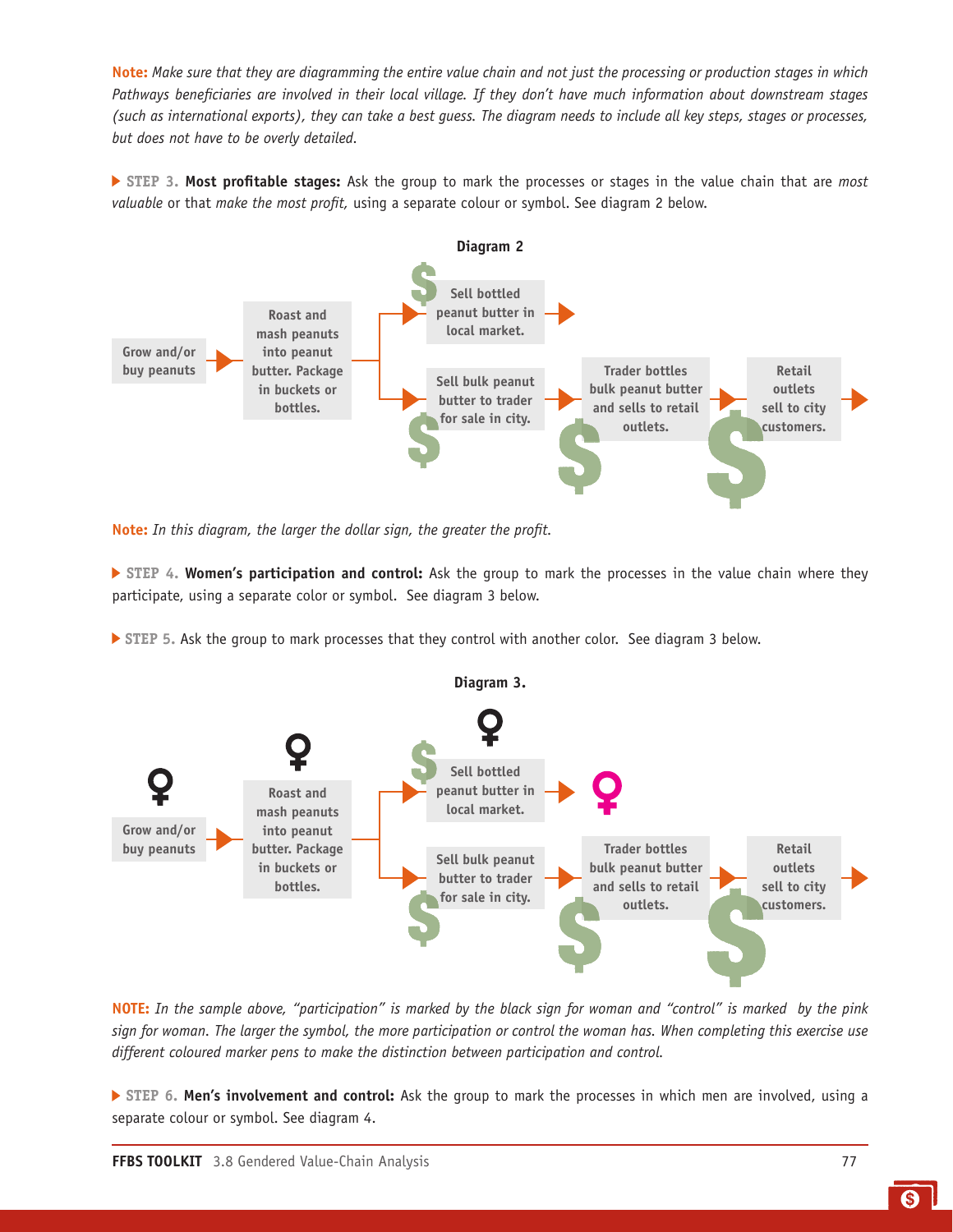**STEP 7.** Ask the group to mark processes that men control with another color. See diagram 4.



**NOTE:** *In the sample above, the black symbols for man represent participation and the blue symbols represent control. Note again that the larger the symbol, the greater control or participation. When completing this exercise use different coloured marker pens to make the distinction between participation and control.*

 **STEP 8. Analyzing the value chain:** Analyze the chart with beneficiaries to identify gender inequalities in control and access in the value chain. Ask the following questions:

- What are the stages along the value chain where there is greater value?
- Who are key actors in the processes that are the most valuable, women or men? Why do you think that is?
- Are women primarily concentrated in one or two processes in the value chain? Are these the most valued processes? The most skilled? The best remunerated?
- What skills, equipment, capital, information is required to enter the higher-valued stages?
- What are the main barriers for women to participate in these stages?
- What can women do to get into processes that are more valuable or that have more value add and control?
- What types of businesses are women more likely to be involved in, in this community? And men? Why is that?
- Within a household, who in the household typically makes the sale from this crop? Who makes the sale of the processed products? Can either partner make the sale, at any given time?
- What are the advantages or disadvantages that men and women have in finding markets and negotiating sales for their products? Why do you think that is?
- What happens at the household level, when earnings from the crop or processed products come into the household? How is the money from the crop or processed product distributed between spouses/and with other family members?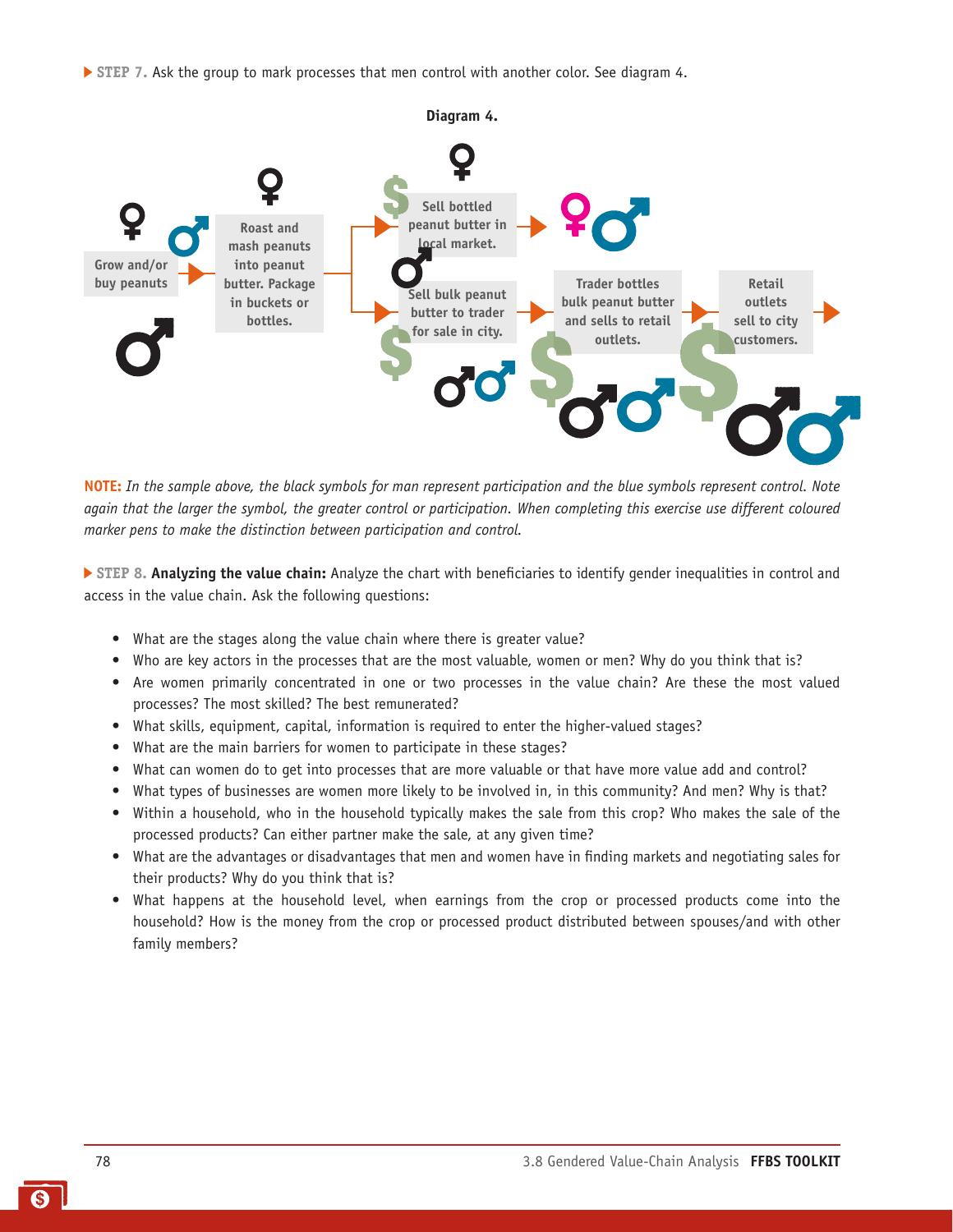**STEP 9. Identifying opportunities, constraints, goals:** Identify the goals for the season and the project period by asking the following questions:

- What changes do you hope to see along this value-chain (including at the household level)? Why?
- What skills, support, information is required to realize these changes?
- What information, understanding do men need to have to help realize these changes? How can they be brought on board?
- What rules need to change to help realize these changes?

 **STEP 10.** Summarize the key points of the discussion, and point out where the Pathways program will support some of the goals they have identified. Use the discussion to identify the specific power issues or gendered constraints that the project can help address, or the additional resources and connections that may be needed.

#### *Example summary of the sample diagrams charts and discussion:*

*Respondents noted that women have some role in growing peanuts, but the bulk of peanuts need to be bought, and this is men's job. Women are primarily responsible for making and bottling peanut butter. Women and men equally sell peanut butter in local markets and their control over the profits from this venture is about equal. It is primarily men who sell outside the village. There is a little more money to be made here, and men tend to hold this as part of household profits. Men are also primarily involved in and control interactions related to trading. This is where the most money is to be made. There are some women involved in retail sales and, if they own their own shops, they will control the profits, but mostly it is men who run these shops or own them and they control related profits.* 

Make sure to store or photograph the diagrams so that they can be revisited in the next years of the project, to see if there have been changes.

#### **Repeat after Year 1:**

Either by using the baseline diagrams and revising them or by drawing new diagrams, hold another discussion with the same focus groups after one year. Use the following questions:

- Has there been any change to where women are placed in the value chain? Where men are placed?
- Are women controlling more valued processes?
- Are there more women involved in the more valued areas in the value chain?
- Where have men moved to? Have they taken on less skilled, less well-paid tasks?
- Are men entering any areas where it used to be mostly women working, but where men are now seeing greater profit and opportunity because this area's value has increased?
- Are the activities to increase women's access to and control over the more valued areas in the value chain working? What can Pathways help do better?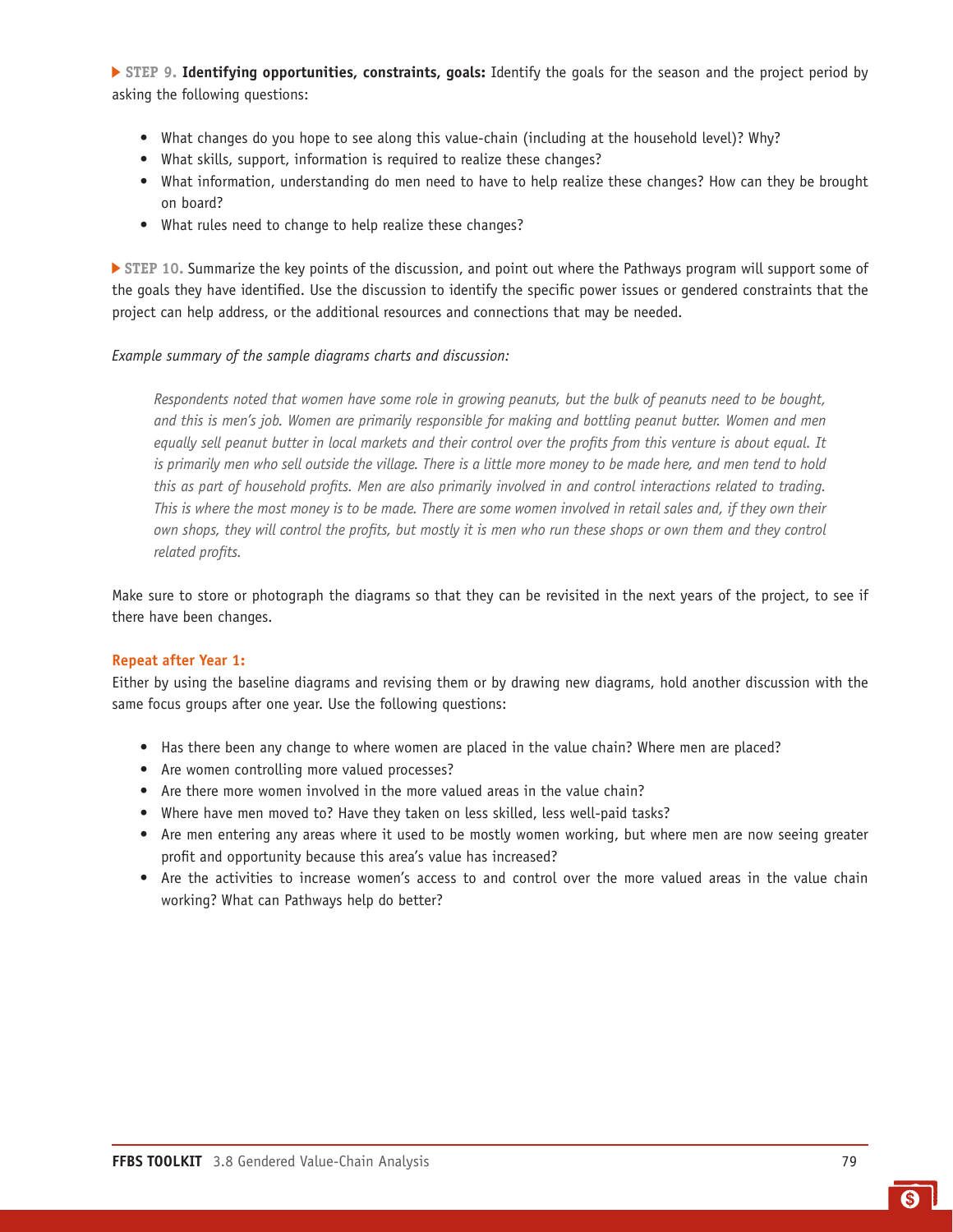## **3.9 Marketing as a Group**

| <b>SEASON</b>           | <b>Harvest</b>                                                                                                      |
|-------------------------|---------------------------------------------------------------------------------------------------------------------|
| <b>OBJECTIVE</b>        | To help farmers understand how their product can be marketed at the end of the<br>season, specifically with a group |
| <b>TIMEFRAME</b>        | One half-day $(\sim 4$ hours)                                                                                       |
| <b>MATERIALS NEEDED</b> | Flip charts, Markers, Individual note books                                                                         |
| <b>IDEAL WORKSPACE</b>  | Enough space for both standing and sitting                                                                          |

### **Background**

The facilitator should read through the entire "Marketing" section of the FFBS toolkit and be well versed with the marketing concepts and ideas before introducing the subject to the group. He/she should prepare for any questions asked and be sure to know who to contact if he/she has questions that he/she cannot answer.

Marketing together has many advantages: higher volumes, better quality, and increased profit. As part of their business plan, farmers will have decided to produce a certain amount of product for a specific market. This tool helps farmers effectively organize themselves to market this product. It helps address why marketing as a group is beneficial and provides guidance for determining retail prices.

### **Steps to follow for the activity:**

 **STEP 1.** In the farmer group, initiate a discussion around the benefits of collective marketing. You can define collective marketing as the marketing when several farmers, groups of farmers, or collections of groups bring small amounts of their individual product together at harvest time and sell them as a batch.

Be sure to have the group talk about the benefits for both the farmers and the traders. Some of the possible advantages include:

- **• Bigger volumes:** Farmers can pool their output (this is called bulking) so traders can buy more at the same time and can fill up their vehicles or stores more easily. The traders can negotiate with one seller – a representative of the farmers' group – rather than with lots of individual farmers. They make one payment – often via a bank – rather than lots of small cash transactions. That is more convenient and saves having to carry lots of cash around. In some instances where group cohesion is not strong (like in the first season of a collective sale), it may be beneficial to have the trader pay all the farmers at the same site individually, if possible.
- **• Uniform quality.** Traders do not want big and small, ripe and unripe produce all mixed together. They want the produce they buy to be the same size and quality, and free of dirt, sticks and other impurities. With a larger volume, it is worthwhile for farmers to clean, sort, and grade their product.
- **• Reliable sellers.** Pests can attack a crop, the weather may spoil the harvest, and the farmer may fall ill. Many things can come in the way of a successful trade. But these things are more likely to happen to an individual farmer than to a group. If one farmer experiences a production problem, chances are that the other members of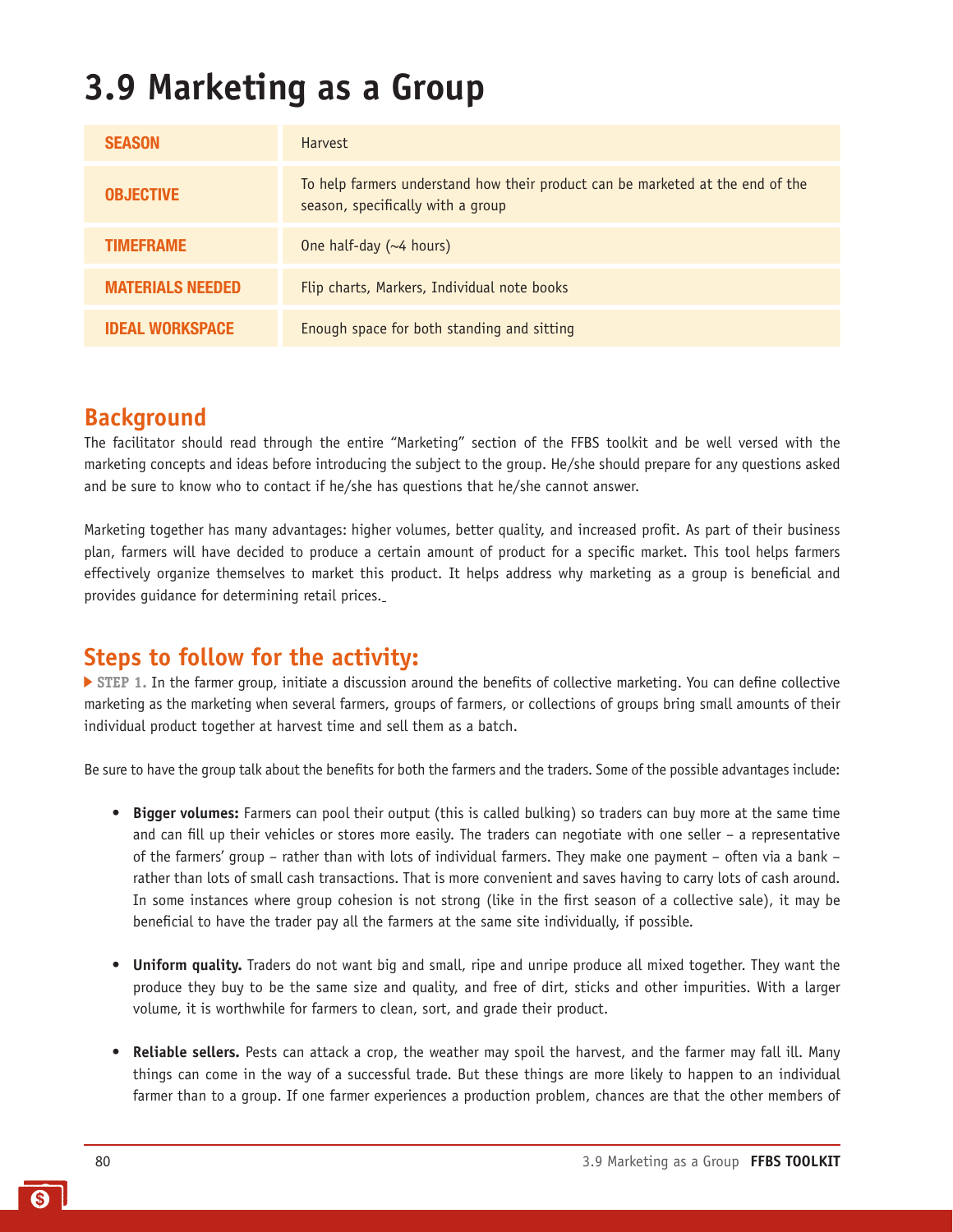the group will be able to make up the shortfall. That reduces the risk that the trader will have to drive home with a half-empty pickup.

- **• Reliable buyers.** Reliability works the other way too. If a trader knows there is a big purchase waiting, she will make sure to pick it up as promised and will pay the agreed price. By selling collectively, the farmers can be more confident that the buyer will be reliable.
- **• Continuous supply.** Many traders want a continuous supply of a product throughout the season. Groups of farmers can organize staggered plantings and harvests, or store produce, so they can deliver several truckloads of the product over an extended marketing period.
- **• Higher price.** Bulked, cleaned and graded produce is more valuable, so traders are usually more willing to pay a better price for it. But by organizing as a group, the farmers improve their bargaining position – for example by negotiating with several potential buyers for the best terms and conditions.
- **• Organization.** Marketing collectively means that farmers have to get organized. But organizing brings other benefits: farmers can learn from one another, improve the quality of their produce, set-up savings-and-credit arrangements, and buy bulk input.. Marketing collectively can be a good way to start a farmers' group or strengthen an existing group.

But remember, not all products and farmers benefit from collective marketing. Monitor the market and advise the farmers' group whether collective marketing is a good idea.

**STEP 2.** The facilitator should let the farmers know that, collective marketing does not mean collective production! Farmers should still grow crops and raise animals as individuals. It is only at the time of sale that the product is brought together and offered for sale.

 **STEP 3.** Once the group is in agreement on the need to market as a group, the facilitator and the Market Committee need to take the lead in the subsequent organisation of activities involved in collective selling. In order to do this, the facilitator and the committee should have a discussion with the group to agree upon some of the costs that are likely to be involved in this collective activity; these may include communication expenses, storage, transportation, loading, travel etc. These should be explained to the farmers so that farmers know that these costs will be recovered from their end of season sales.

 **STEP 4.** The facilitator and marketing committee should make contact with the preferred buyers, which should have been agreed upon after the market visits earlier in the season. The facilitator can call the potential buyers and ask for further meetings with the Market Committee members. These meetings should focus on the quantities available for sale and discuss purchase conditions, including payment terms and delivery terms. A sample letter seeking an appointment with a potential buyer is included below.

 **STEP 5.** Once the facilitator and Market Committee have met with and agreed upon a buyer, they will need to negotiate terms with the selected buyer. Some of the things that can be negotiated with the buyer may include:

**• Price:** What price will the buyer pay? For the best-quality product? For second-best? Is there a premium for consistently top-quality produce, or for reliable deliveries? When will the price be fixed – at the start of the season, when the contract is signed, at the time of sale, or after the time of sale (for example, depending on the export price)?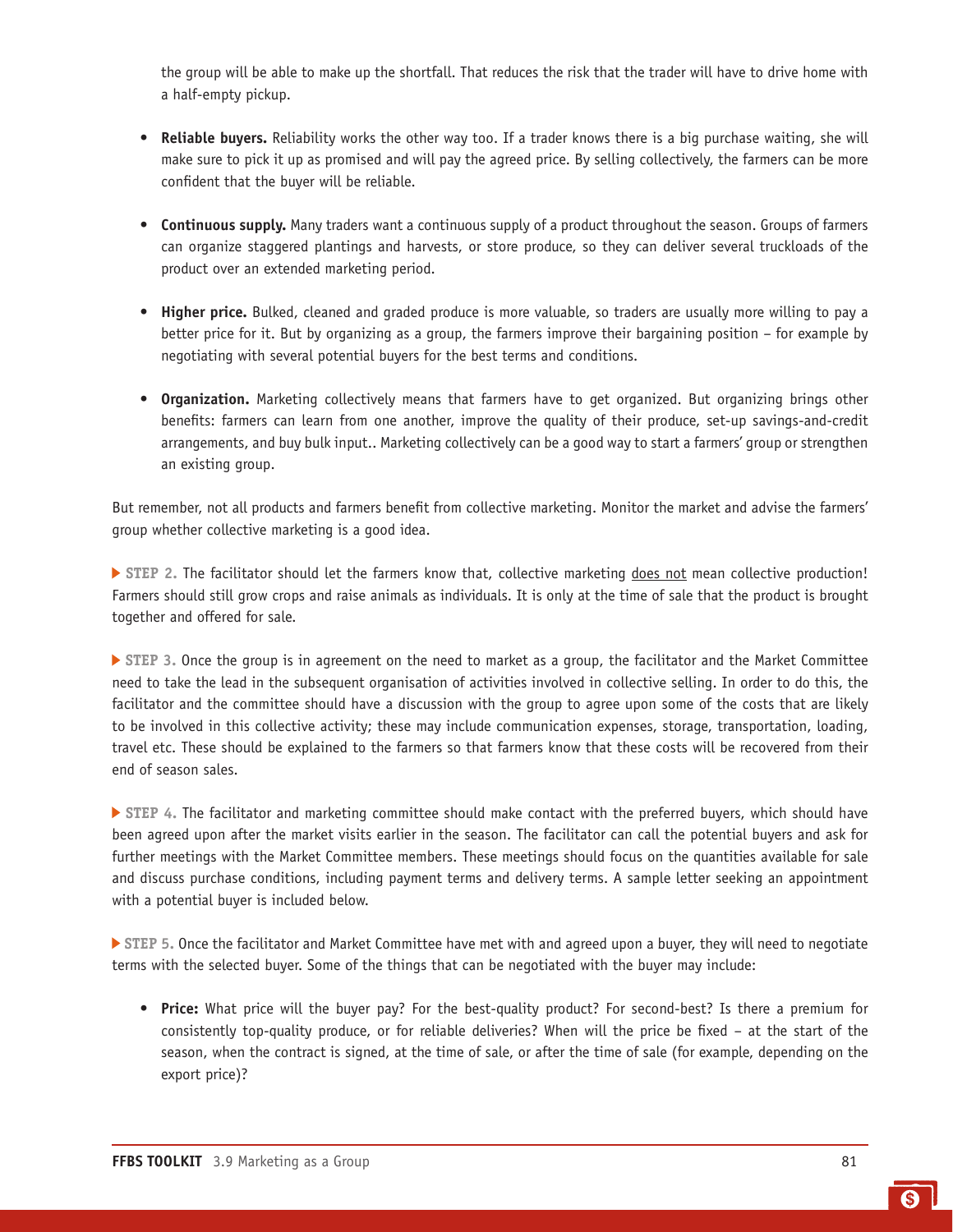- **• Quantity:** What amount of the product will the buyer take? How will this be measured by weight or volume? In kilograms, sacks, truckloads? Will each bag be weighed? Who will provide the scales? What if there is a surplus or shortfall?
- **• Quality:** What quality requirements does the buyer specify? What production methods should the farmers use (for example, avoiding the use of pesticides, or drying for a certain period)? What are the grading specifications?
- **• Place and transport:** Will the buyer pick the product up at each farm, or at a central location? Or do the farmers have to deliver it to a particular place? Who will pay for transport, loading and unloading and storage?
- **• Packaging:** How should the product be packaged? In sacks, boxes, bags or crates, or loose? Who will supply the packaging?
- **• Payment conditions:** When and how will the payment take place? Immediately on exchange of the product? After a delay (of how long)? In cash, by check, by bank transfer, or via mobile phone payment? Is the buyer will to pay all the farmers in one location, or can they be paid by cheque through an account?
- **• Timing:** When will the sale take place? On what date and at what time will the buyer come to pick up the product? Is this a one-off sale, or does the buyer requires a regular supply throughout the season or over several years?
- **• Formality:** Is there a written contract or agreement? Or is everything on the basis of mutual trust? A handshake? What happens if one side breaks the agreement – for example, if the farmers fail to deliver the right amount or quality, or if the trader fails to buy the agreed amount?

Once the facilitator and group have a basic agreement and understanding with the selected buyer, then the sale can take place. Ensure that what has been agreed to be understood by all the farmers, so that there is a smooth sale. The marketing committees are very crucial in this process and should facilitate activities of bulking, grading, storing, transportation and recording of sales. For a sample sales tracking form and a sample letter to potential buyers, see the **Annex 3A.3**.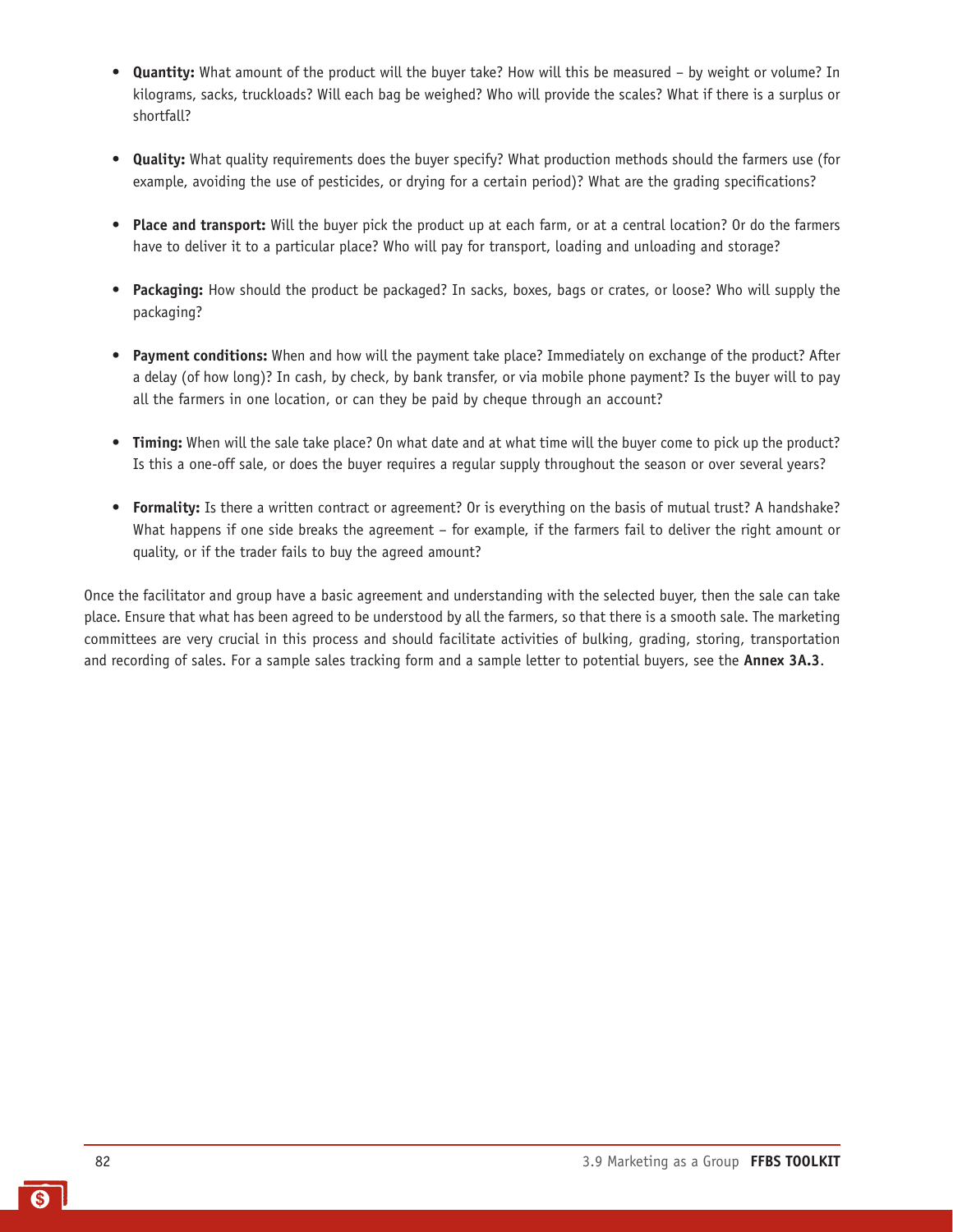

# $\overline{\mathbf{X}}$  Annex

## **3A.1 Conducting a Market Survey**

**Example Market Questionnaire/Interview Guide** 

| <b>BASICS</b>                                                                         |  |
|---------------------------------------------------------------------------------------|--|
| Place and date of interview                                                           |  |
| Type of product (e.g., Groundnuts, Soya)                                              |  |
| Interviewer(s)                                                                        |  |
| <b>PERSON INTERVIEWED</b>                                                             |  |
| Name                                                                                  |  |
| Type of activity in chain (e.g., trader)                                              |  |
| Position, name of company                                                             |  |
| Phone number                                                                          |  |
| Address                                                                               |  |
| <b>PURCHASES OF PRODUCT</b><br>(GROUNDNUTS AND SOYBEAN SEPARATELY)                    |  |
| How much of product X do you buy in all each<br>day? Each week? Each year?            |  |
| How often do you buy product X?                                                       |  |
| Who do you buy from?                                                                  |  |
| What is your main source of product X?                                                |  |
| <b>TERMS OF PURCHASE</b>                                                              |  |
| What is the smallest amount of the product<br>that you would buy? The largest amount? |  |
| What varieties of the product do you need?<br>What size? What quality grade?          |  |
| How do you want sellers to package the<br>product?                                    |  |

G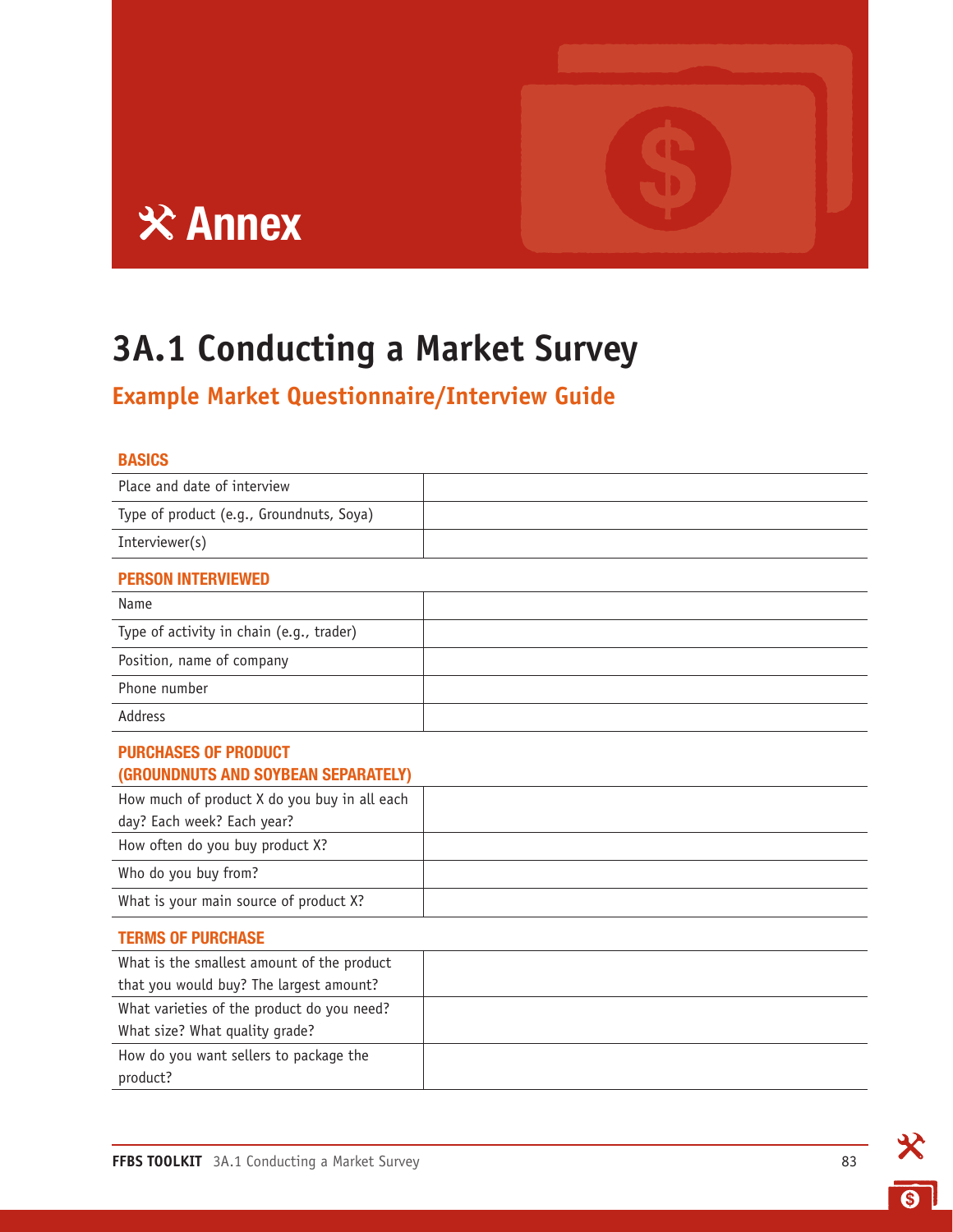| What are your terms of payment? (e.g., full or                  |  |
|-----------------------------------------------------------------|--|
| partial payment on delivery, payment after a                    |  |
| delay, provision of credit)                                     |  |
| Would you be interested in buying from a                        |  |
| farmers' group? What amounts? At what price?                    |  |
| <b>PRICES</b>                                                   |  |
| What price do you pay? (per kilogram or sack)                   |  |
| How does the price change from season to                        |  |
| season?                                                         |  |
| Do prices vary for different varieties, ripeness,               |  |
| size or class?                                                  |  |
| <b>THE VALUE CHAIN</b>                                          |  |
| What do you do with the product after you buy                   |  |
| it? E.g., do you sell it, process, package it, etc?             |  |
| What price do you sell at?                                      |  |
| What are your main marketing costs?                             |  |
| Who do you sell it to?                                          |  |
| What do they do with it?                                        |  |
| Who are the end users?                                          |  |
| THE MARKET FOR PRODUCT X                                        |  |
| Is demand for the product growing, stable, or                   |  |
| declining? Are sales this year higher, the same,                |  |
| or lower than last year? Why the changes?                       |  |
| How many other traders are there like you in                    |  |
| the market?                                                     |  |
| How much of product X is bought and sold at                     |  |
| this market each day? In the peak season? In<br>the low season? |  |
| Who is the largest trader in this market for                    |  |
| product X?                                                      |  |
| <b>OTHER PRODUCTS</b>                                           |  |
| What products are in highest demand?                            |  |
| What products are very scarce?                                  |  |
| What new products are being sold in this                        |  |
| market?                                                         |  |
| What would you advise farmers to grow to earn                   |  |
| more money?                                                     |  |

 $\mathbf{\hat{x}}$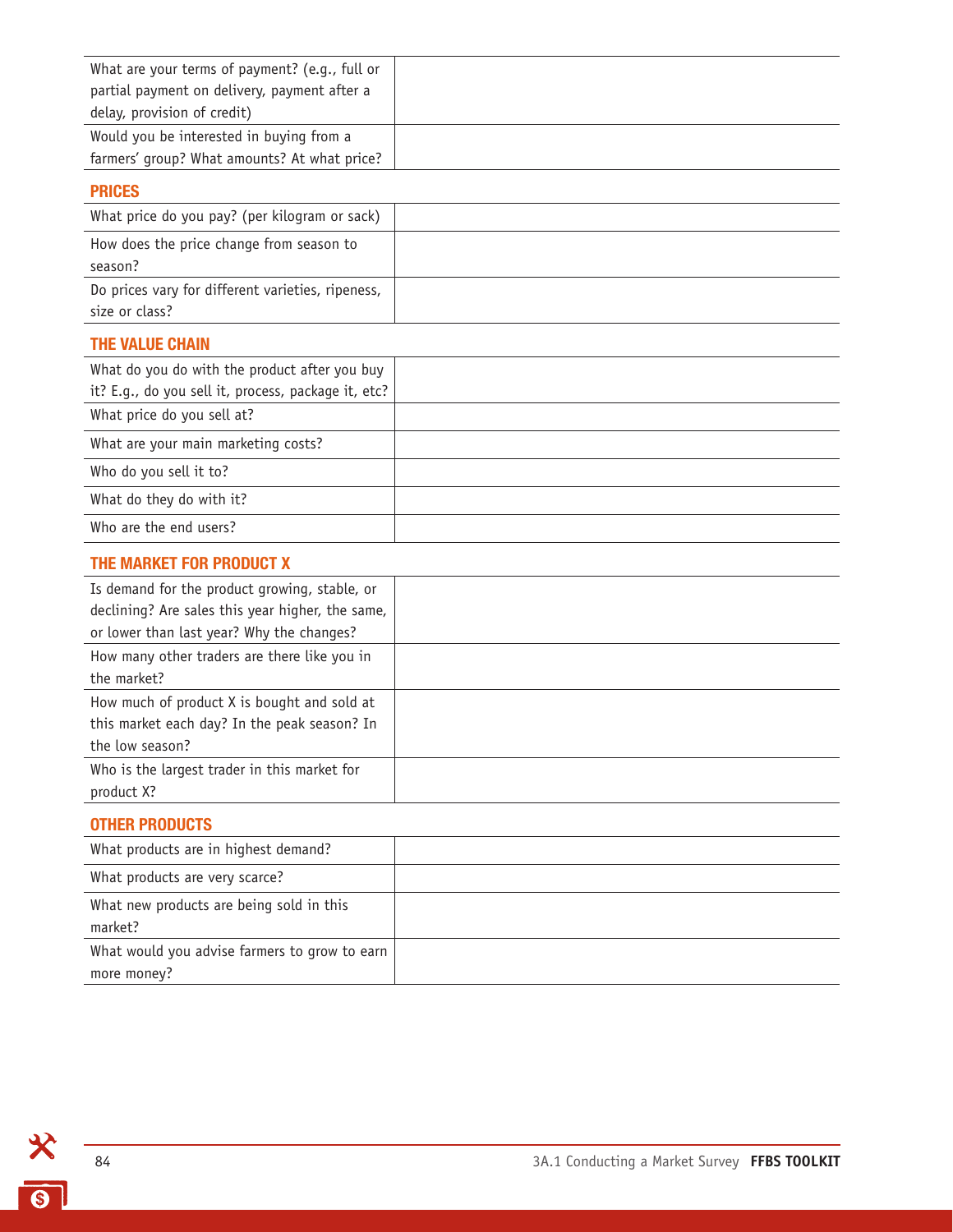## **3A.2 Designing the Business Plan**

### **Sample Business Plan Guide**

| <b>TOPICS</b>                                          | <b>SUB-SECTIONS</b><br><b>SUBSECTIONS</b> | <b>GUIDANCE</b>                                                                                                                                        |  |  |
|--------------------------------------------------------|-------------------------------------------|--------------------------------------------------------------------------------------------------------------------------------------------------------|--|--|
|                                                        | Project Name:                             | Name of the producer group and goal of the business?                                                                                                   |  |  |
| <b>Introduction</b>                                    | Address:                                  | What is your contact address?                                                                                                                          |  |  |
|                                                        | Phone number:                             | What is your phone number?                                                                                                                             |  |  |
| 1. Business<br>organization                            | Vision and<br>Sales Goal:                 | What is the Vision of the producer group?<br>$Goal = sales target$                                                                                     |  |  |
|                                                        | Describe business:                        | How long has this group been in existence? Is the group registered?                                                                                    |  |  |
|                                                        | Name key positions<br>in the group:       | Chair, treasurer, secretary, lead farmer, market agent, other                                                                                          |  |  |
|                                                        | Number of members<br>by gender:           | Number of men and number of women                                                                                                                      |  |  |
|                                                        | Current savings/<br>bank statement:       | Latest financial statement, savings levels,                                                                                                            |  |  |
|                                                        | Product /<br>Service name:                | What product / service will you sell?                                                                                                                  |  |  |
| 2. Value Proposition<br>(Product)                      | Existing / new:                           | Is this an existing product/ service or new product / service being<br>offered by your group?                                                          |  |  |
|                                                        | Benefits to buyer:                        | Why is the buyer(s) interested in product / service? What is unique?<br>Is it cheaper, better quality, local, or have another benefit or<br>advantage? |  |  |
|                                                        | Define target market:                     | Define target market (local, district, national, supermarket)                                                                                          |  |  |
| 3. Marketing strategy                                  | Location:                                 | How far is this market from the production site (km)?                                                                                                  |  |  |
| <b>Introduction</b>                                    | Market type:                              | Is this an existing market or a new market for your group?                                                                                             |  |  |
|                                                        | Describe customers:                       | Type of trader, processor, and/or buyer?                                                                                                               |  |  |
| 4. Product                                             | Describe key<br>product attributes:       | Explain attributes of the product (variety, quality, packaging, etc.)?                                                                                 |  |  |
| Price                                                  | Describe<br>price setting:                | How will the price be established? Offer price/contract price.                                                                                         |  |  |
| How will you get<br><b>Place</b><br>product to market: |                                           | Sales team, street vending, carry, pick up, cycle, lorry, donkey                                                                                       |  |  |

父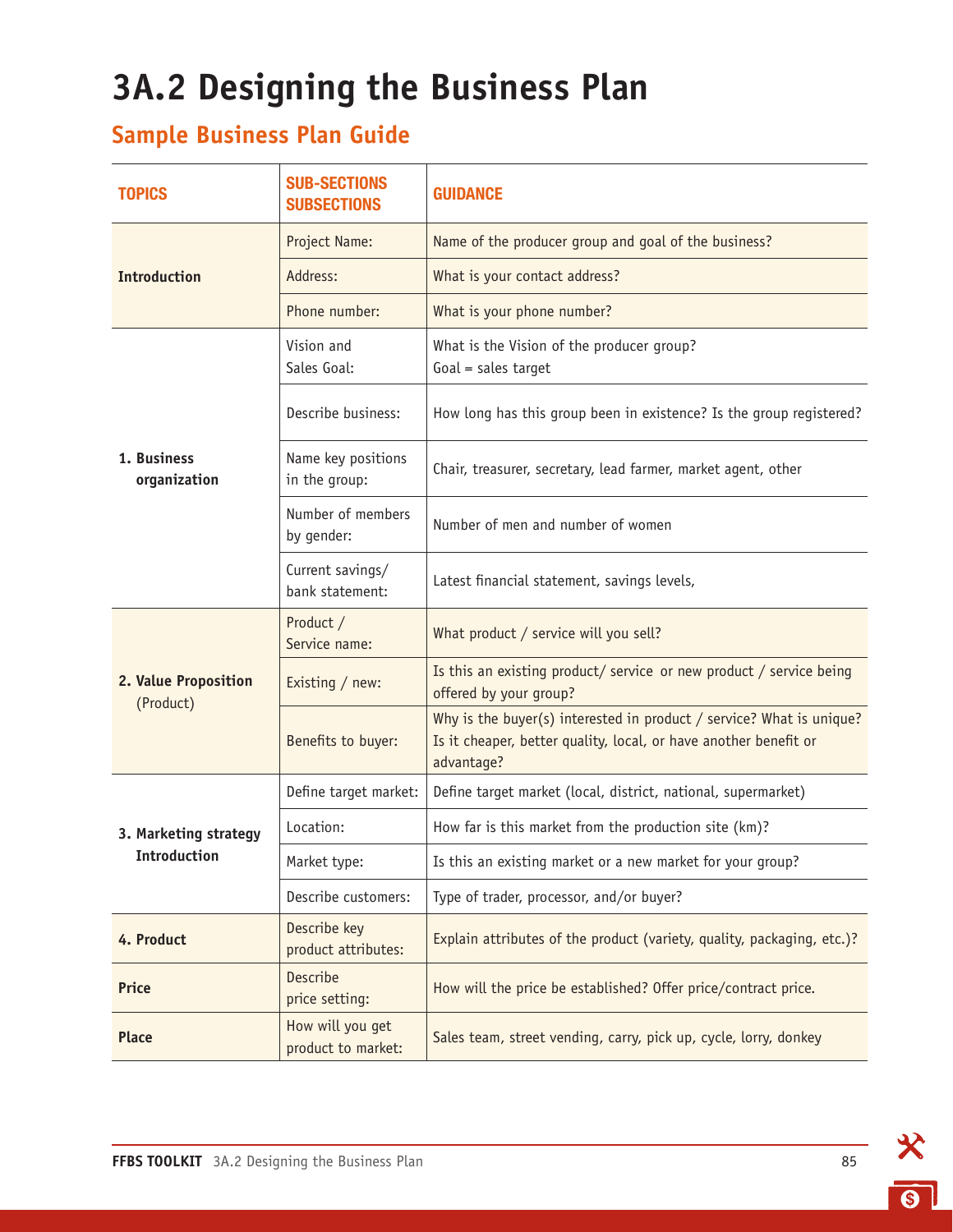| <b>Promotion</b>              | How will you<br>promote your<br>product: | Voice, phone, through trader, person to person contacts, other          |  |  |  |
|-------------------------------|------------------------------------------|-------------------------------------------------------------------------|--|--|--|
| 5. Market risks               | Identify key risks to<br>plan:           | Indicate key risks to the action plan? And how can they<br>be overcome? |  |  |  |
|                               | What risk mitigation<br>plans:           | Are there ways of minimizing the risks?                                 |  |  |  |
|                               | Describe your<br>business flow:          | Describe the stepwise activities from production to sale                |  |  |  |
|                               | Pre-production<br>activities:            | Pre-production: input procurement, nursery,                             |  |  |  |
| <b>6. Business operation</b>  | Production activities:                   | Production activities: plowing, sowing, weeding,                        |  |  |  |
| plan                          | Post-harvest<br>activities:              | Postharvest activities: drying, sorting storage etc                     |  |  |  |
|                               | Marketing activities:                    | Marketing activities: buyer linkage, negotiation, transport             |  |  |  |
|                               | Key partners:                            | Partners may include extension, input supplier, transporter             |  |  |  |
|                               | Key resources                            | Key assets include land, labor, staff, crops, processing methods        |  |  |  |
| 7. Production costs           | <b>Total material costs</b>              | Calculate costs / season / year                                         |  |  |  |
|                               | <b>Total labor costs</b>                 | Calculate costs / season / year                                         |  |  |  |
| 8. Income streams             | Project sales volumes                    | Planned Sales volumes / Give clear units of sale bag - 100kg            |  |  |  |
|                               | Project sales price                      | Selling price of product Give dollar conversion,<br>250 MK / Kg $$1 =$  |  |  |  |
|                               | Estimate season<br>income:               | Estimate seasonal sales                                                 |  |  |  |
| 9. Profitability              | Gross Margin:                            | Calculate Gross Margin and Net Income                                   |  |  |  |
| <b>Fine tuning</b>            | Strategies to<br>increase profit:        | What changes can be made to increase Gross Margin?                      |  |  |  |
| 10. Financial<br>requirements | Startup capital<br>requirements:         | How much capital do you need to start the business?                     |  |  |  |
|                               | Capital funds<br>available:              | How much capital do you and your members/partners have?                 |  |  |  |
|                               | Capital funds<br>required:               | How much capital are you lacking?                                       |  |  |  |
|                               | Method to raise<br>funds:                | How can raise the funds that you are lacking?                           |  |  |  |

 $\mathbf{\mathbf{\hat{X}}}$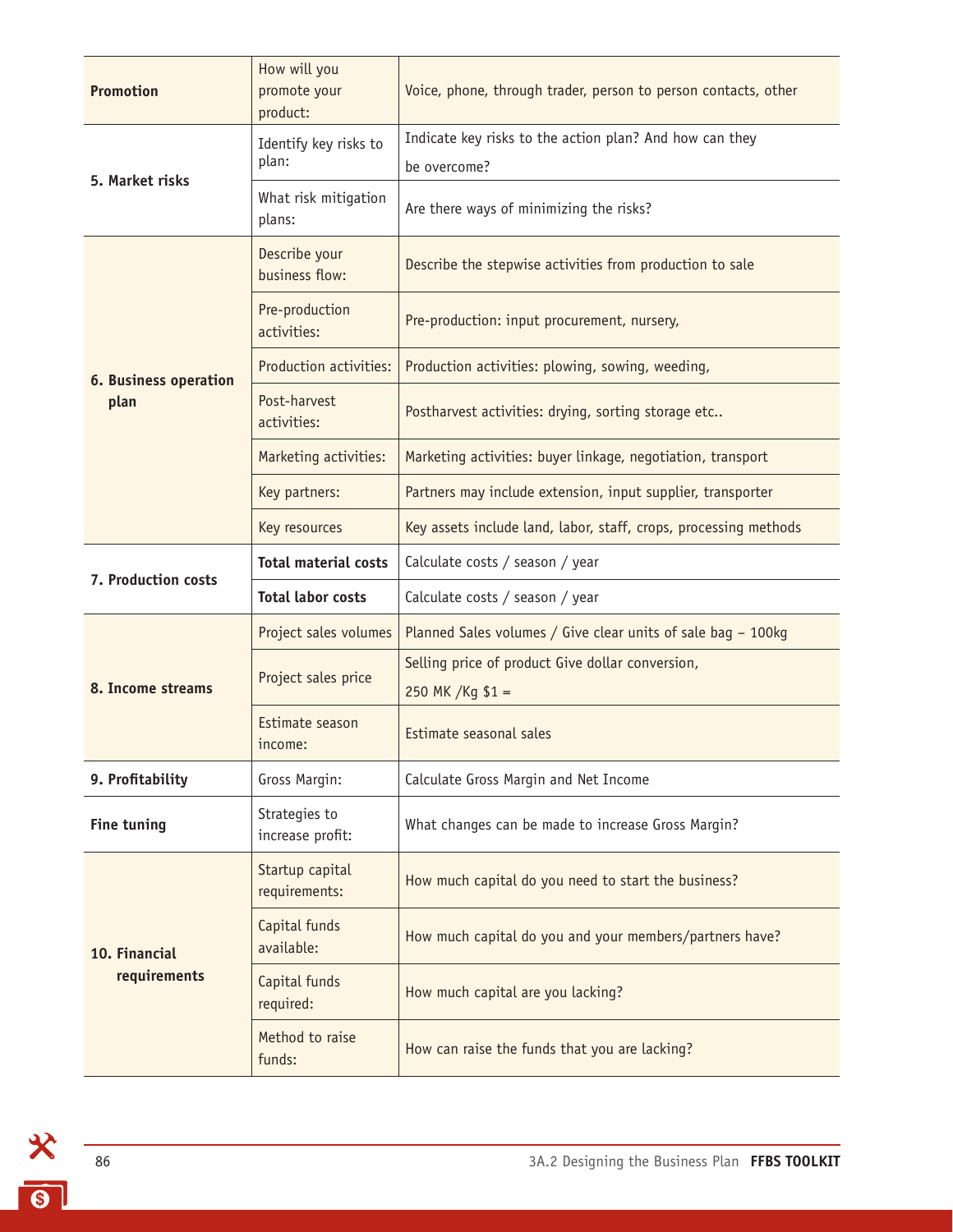## **3A.3 Marketing as a Group**

### **Example Sales Tracking Form**

| <b>SN</b>      | <b>NAME OF</b> | <b>VILLAGE</b> | <b>COLLECTIVE</b> |     |               | <b>SEX</b><br><b>SALES RECORD</b> |                        |                               |                                             |  |
|----------------|----------------|----------------|-------------------|-----|---------------|-----------------------------------|------------------------|-------------------------------|---------------------------------------------|--|
|                | <b>FARMER</b>  | <b>NAME</b>    | <b>NAME</b>       | M/F | Sales<br>Date | TOTAL<br>harvested<br>(Sesame)    | Total<br>sold<br>(Kgs) | Total sales<br>Income<br>(MK) | phone number<br>of trader /<br>buyer / coop |  |
| $1\,$          |                |                |                   |     |               |                                   |                        |                               |                                             |  |
| $\overline{c}$ |                |                |                   |     |               |                                   |                        |                               |                                             |  |
| $\mathbf{3}$   |                |                |                   |     |               |                                   |                        |                               |                                             |  |
| $\overline{4}$ |                |                |                   |     |               |                                   |                        |                               |                                             |  |
| 5              |                |                |                   |     |               |                                   |                        |                               |                                             |  |
| $6\,$          |                |                |                   |     |               |                                   |                        |                               |                                             |  |
| $\overline{7}$ |                |                |                   |     |               |                                   |                        |                               |                                             |  |
| $\,8\,$        |                |                |                   |     |               |                                   |                        |                               |                                             |  |
| $\overline{9}$ |                |                |                   |     |               |                                   |                        |                               |                                             |  |
| $10\,$         |                |                |                   |     |               |                                   |                        |                               |                                             |  |
| $11\,$         |                |                |                   |     |               |                                   |                        |                               |                                             |  |
| 12             |                |                |                   |     |               |                                   |                        |                               |                                             |  |
| 13             |                |                |                   |     |               |                                   |                        |                               |                                             |  |

 $\odot$